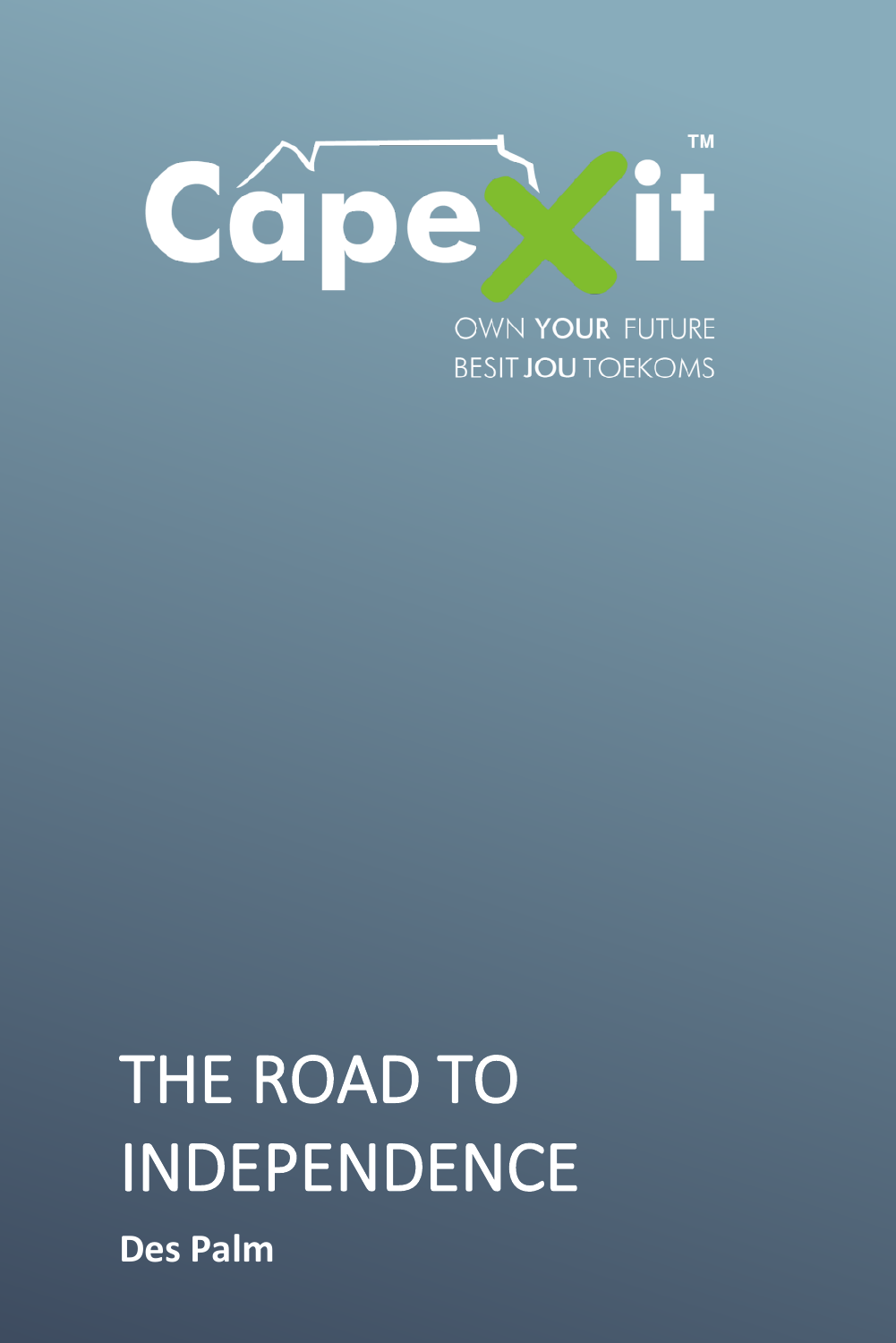# **BACKGROUND TO DOCUMENT**

 This document is written by ordinary people who share a common concern with the reader, unless the reader is very far removed from reality: the current situation in South Africa (RSA). We do not profess to be, neither are we, scholars of politics, politicians, advocates, barristers or professionals in economics, commerce and other institutions. The problem with most of the previously mentioned captains of industry and politics is a rather simple one - they forgot about the ordinary man in the street. Thus, it is time for the ordinary people of the RSA, to stand up and say NO MORE. For long enough we have been spectators and have had to watch how we, the minorities in the RSA, became more irrelevant to decisions which directly impact us, whilst our say in all matters of importance to our survival, culture, language, economic survival and human rights are being ignored. As taxpayers we are being milked to a slow death to keep on feeding the black hole of corruption, nepotism, greed and generally hopeless governance.

The intention of this document is not to impress with fancy legal jargon or unpronounceable Latin phrases, but rather to emphasise that a claim to our independence is internationally recognized and it's your human right!

### **Why Independence?**

Generally, a group of people would want to be independent and masters of their own fate when they see increasing threats to their well-being and existence as a group - physical, emotional and psychological. These threats could be subtle, overt or direct and open. Now, if you are not exposed to the realities of the RSA, or a liberal living in your happy bubble of feeling good, or perhaps from abroad, you may very well ask where in the RSA such a group of people may exist.

The answer is rather easy - in the Western & Northern Cape and some southern parts of the Eastern Cape. The simplicity of the answer lies embedded in the history of the RSA. Upon arrival at the Cape of Storms (Table Bay, Cape Town), the Dutch came across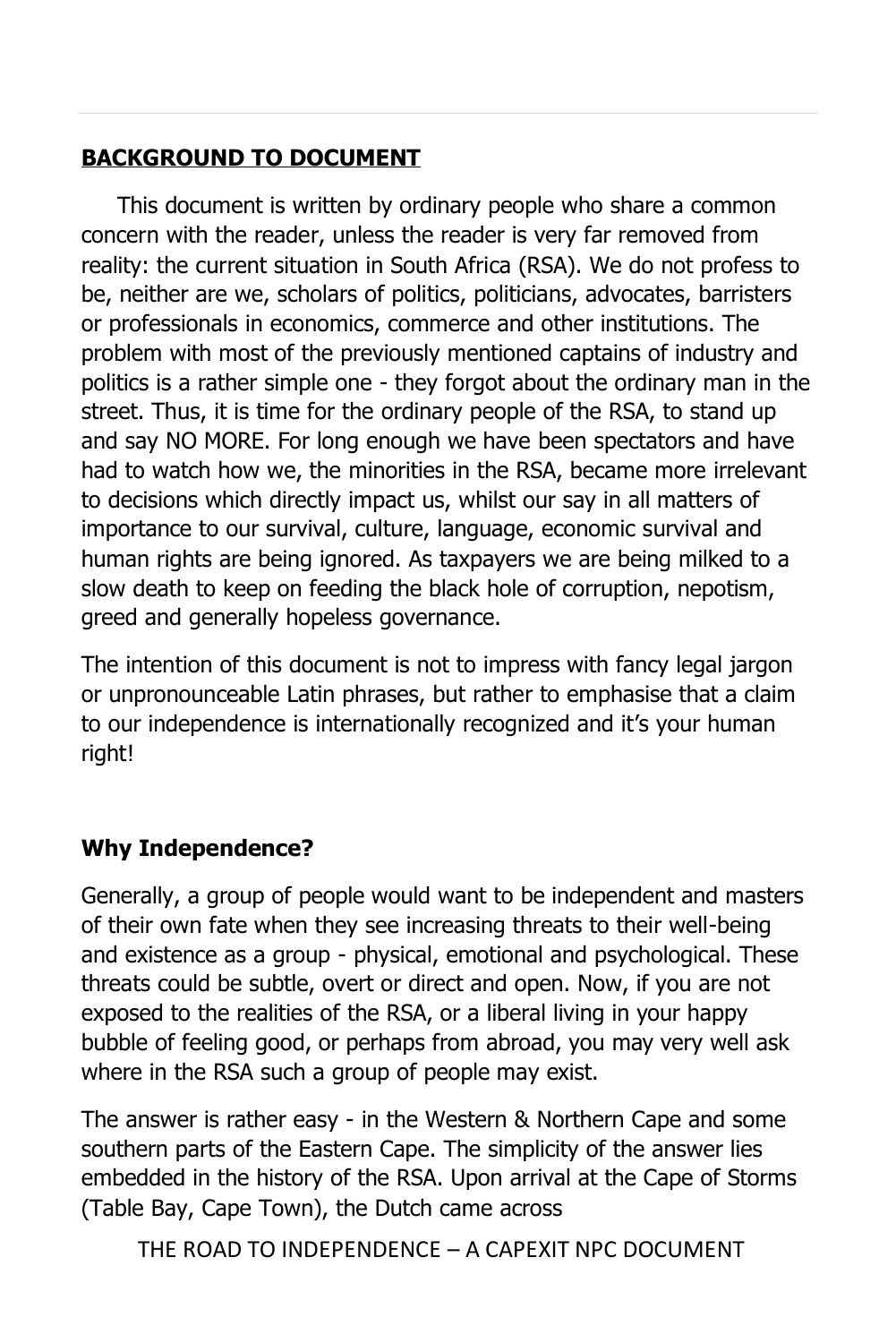nomadic Khoi and San tribes. One may read the early day history in any manner you wish but the fact remains that it is documented in much respected journals that no black tribes were present in the Cape anywhere south of the Fish River.

In the early years since the arrival of the Dutch settlers, the populations of the whites, coloured, Khoi and San all developed the Western Cape and can truly lay claim to this area as their land of birth and origin. The Khoi and San presence is also found throughout the RSA and even further north. However any claim for a geographical area outside the Western and Northern Cape will have to contest claims from other ethnic groups, based on early presence and occupation of the territory.

# **OUR RIGHT TO CLAIM INDEPENDENCE**

Our right to claim our independence is ultimately vested in only one fact - THE WILL OF THE PEOPLE. Should the majority of the people of the Western Cape not want independence it is rather simple - we will not get it and carry on living under the oppressive yoke of the ANC, EFF and other organisations.

When we say the will of the people, we have to define who that "people" refer to. Let us forthwith just concentrate on the Western Cape.

According to the last official census of 2011 the population looked like this:

| <b>POPULATION</b><br><b>GROUP</b> | <b>PEOPLE</b> | <b>PERCENTAGE</b> |
|-----------------------------------|---------------|-------------------|
| <b>Coloured</b>                   | 2 840 404     | 48.78%            |
| <b>Black African</b>              | 1912547       | 32.85%            |
| <b>White</b>                      | 915 053       | 15.72%            |
| <b>Indian or Asian</b>            | 60761         | 1.04%             |
| <b>Other</b>                      | 93 969        | 1.61%             |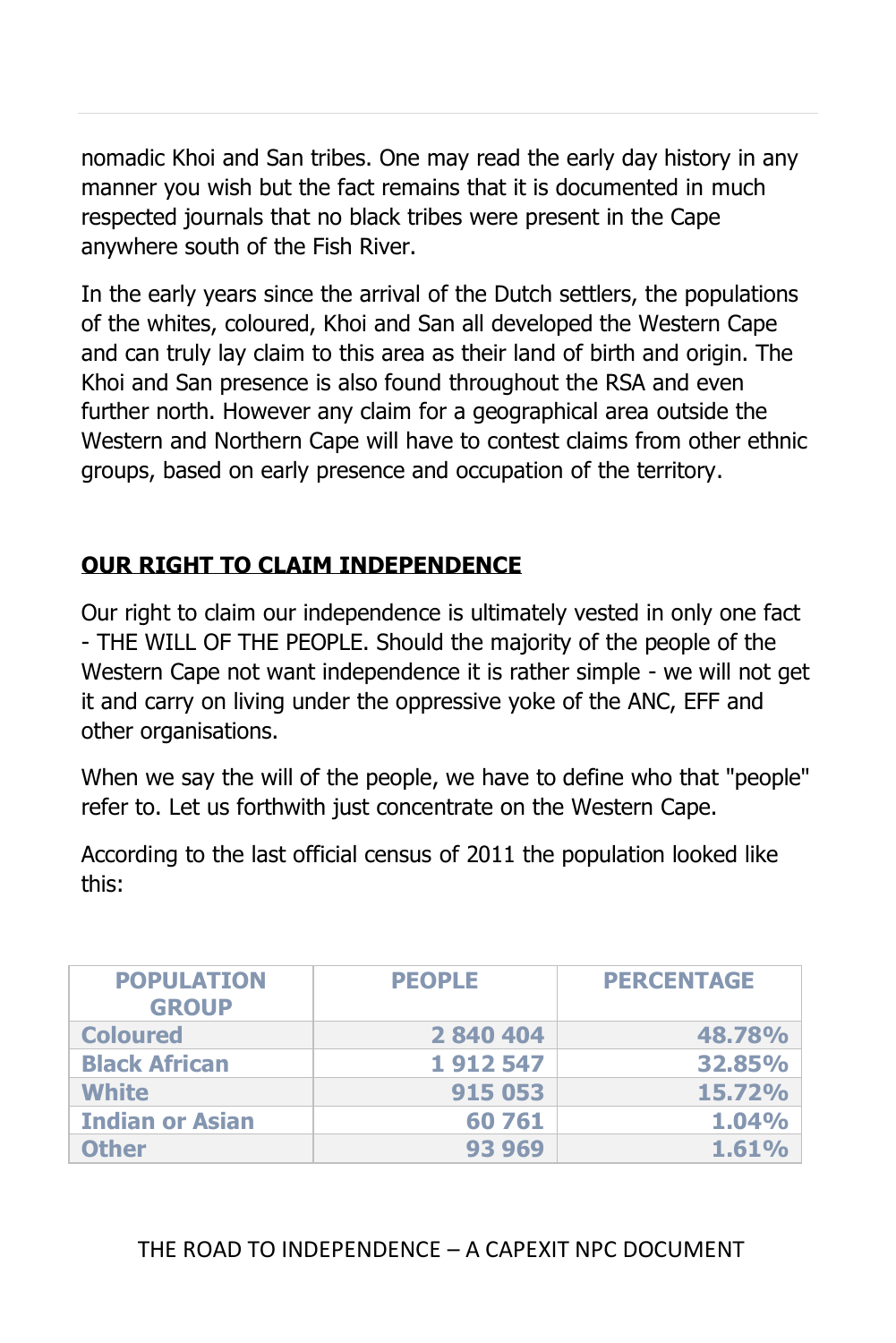The Whites and Coloureds therefore formed 64.5% of the population which means 3 755 457 people.

If we consider the procedures involved on the road to independence (of which the support of the majority of the people will be required to force a referendum for independence), the term "majority of the people" as well as the fact of who may ask for a referendum is equally vague.

Respected sources like Wikipedia says "An **independence referendum** is a type of [referendum](https://en.wikipedia.org/wiki/Referendum) in which the citizens of a [territory](https://en.wikipedia.org/wiki/Territory) decide whether the territory should become an [independent](https://en.wikipedia.org/wiki/Independence) [sovereign state"](https://en.wikipedia.org/wiki/Sovereign_state).

Wikipedia further says: " A **referendum** is a direct [vote](https://en.wikipedia.org/wiki/Vote) in which an entire [electorate](https://en.wikipedia.org/wiki/Constituency) is asked to either accept or reject a particular proposal".

Therefore, we conclude that the "majority of the people" mean the majority of the electorate. This then uses the electoral database as the indicative source to determine the number of people required to constitute the "majority of the people". Although CapeXit is non-political it should be clear why we urge people to register as a voter.

From the IEC database, the numbers of registered voters in the Western Cape, as on 03 October 2019, are:

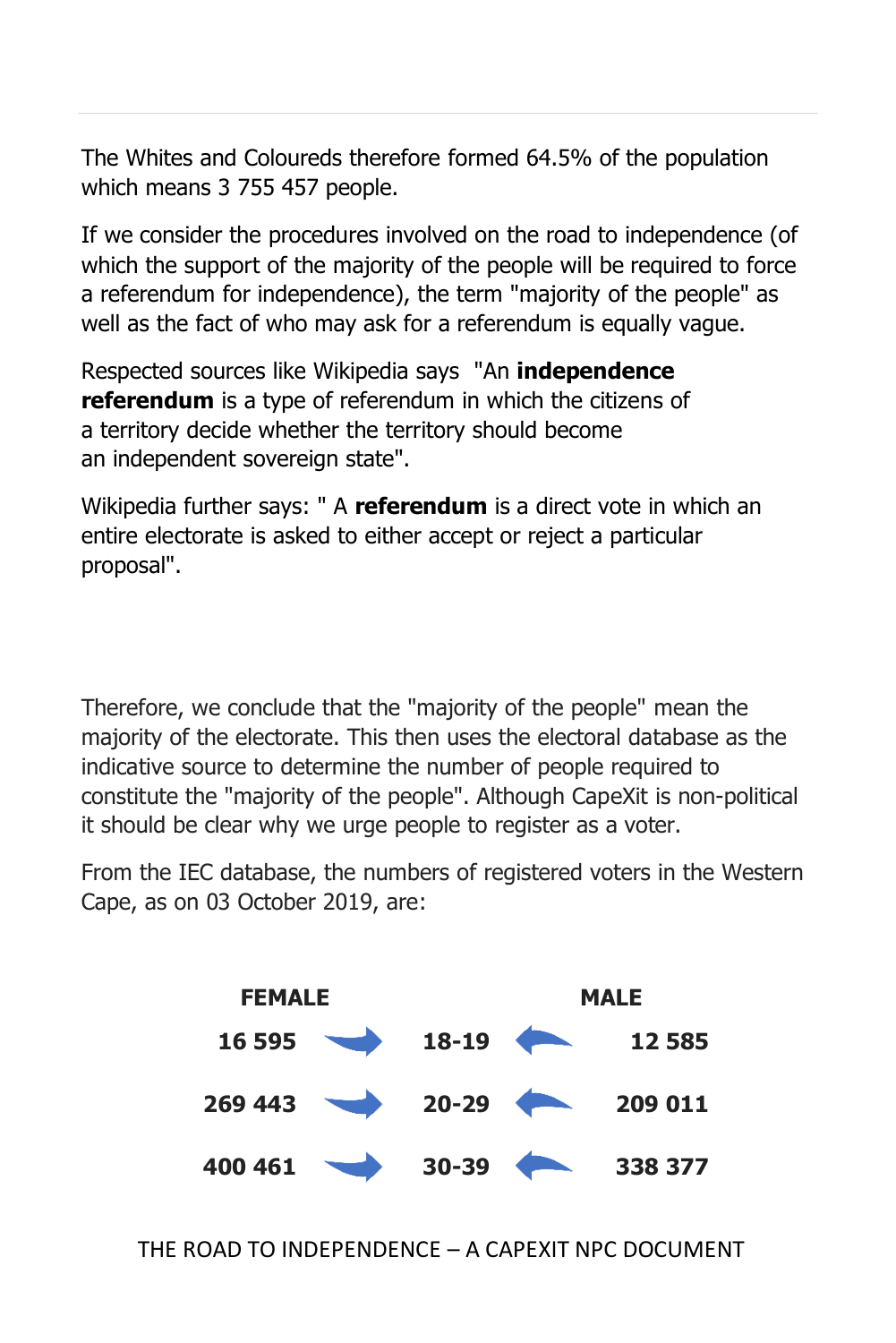

As a majority indicates  $50\% + 1$ , it may be accepted that 1 555 975 + 1 people must support independence to be able to force a referendum. We previously indicated that Whites and Coloureds together total 3 755 457 in number, thus we require only 41% of our people, who must be registered as voters, to already make  $50\% + 1$  for a referendum for independence.

This brings us to the "who may ask for a referendum" part. There is a general misconception that only a registered political party may ask for a referendum.

Let's first turn again to Wikipedia which clearly states: " An independence referendum typically arises first after political success for [nationalists](https://en.wikipedia.org/wiki/Nationalism) of a territory. This could come in the election of politicians or parties with [separatist](https://en.wikipedia.org/wiki/Separatism) policies, **or from pressure from** [nationalist](https://en.wikipedia.org/wiki/List_of_nationalist_organizations)  [organisations"](https://en.wikipedia.org/wiki/List_of_nationalist_organizations).

Hence the role of **CapeXit** as such an organisation can be defined appropriately.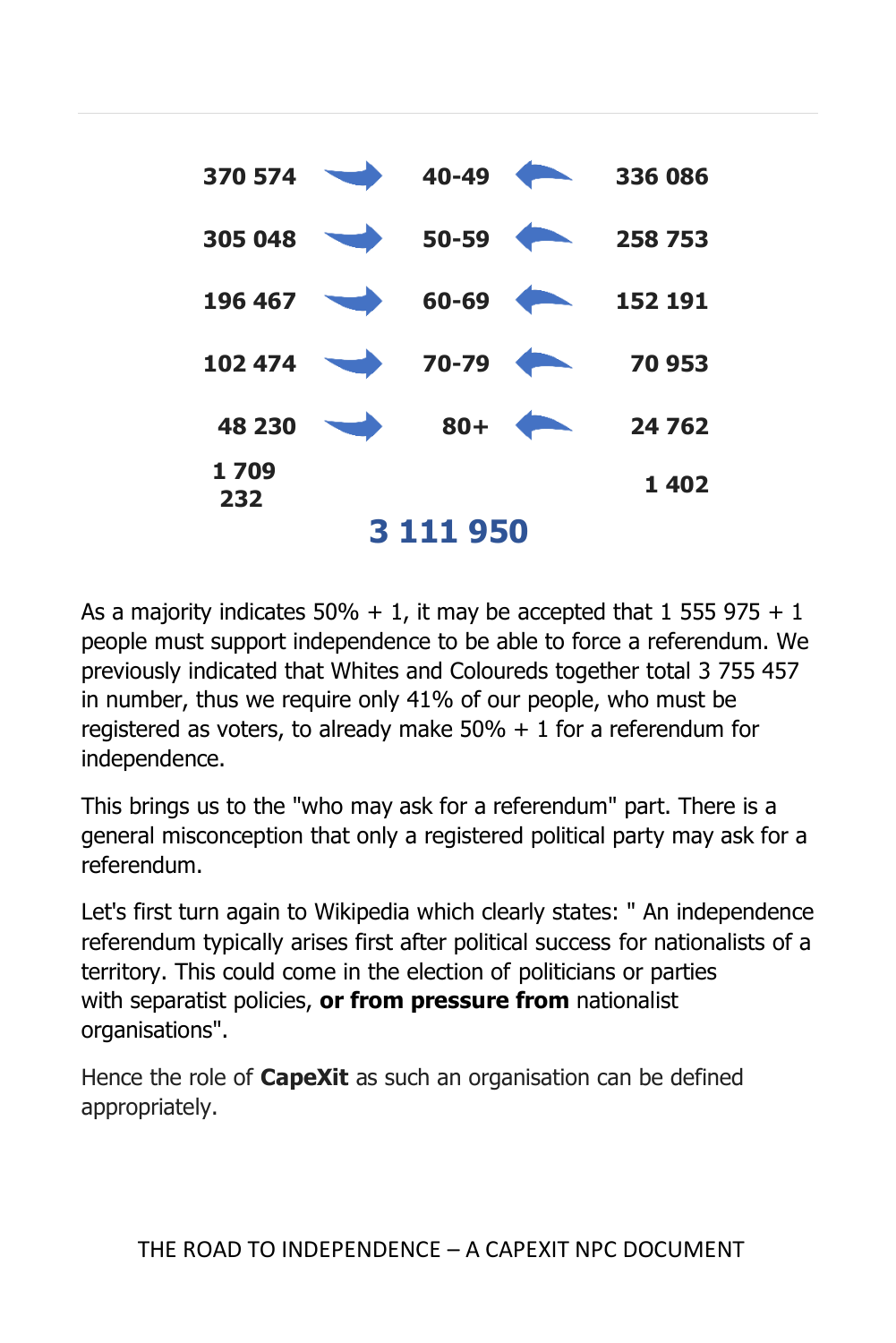# **THE ROAD TO INDEPENDENCE**

The principle of Who, Where, Why and How applies.

The **Who** is explained above - 1 555 976 of the registered voters in the Western Cape.

The **Where** is the geographical area of the current Western Cape Province, after which the same principles may be applied for the Northern Cape. It is more sensible to initially work with recognised geographical areas. The parts of the Eastern Cape, bordering on the Western Cape, which also complies, may later have the same claim as the criteria for independence is not subject to final borders.

With reference to the criteria for independence, these are rather clear from various documented sources, namely:

- A defined territory,
- A permanent population,
- A government
- The capacity to enter into relations with other states or countries.

**CapeXit** maintains that further to the above requirements the following are a further qualification for independence:

- Must be an established cultural group in the region (majority of Kaaplanders speak Afrikaans and share a similar culture. The Cape has a different culture to the rest of the RSA.)
- History of marginalisation. (BBBEE, deletion of cultural history, burning of statues and buildings. With the current situation in South Africa, proof is pouring in daily.)
- Have an independent system of government. (This is in the process of being put together. There are various committees active and involved in putting the shadow government together. The process is in an advanced stage.)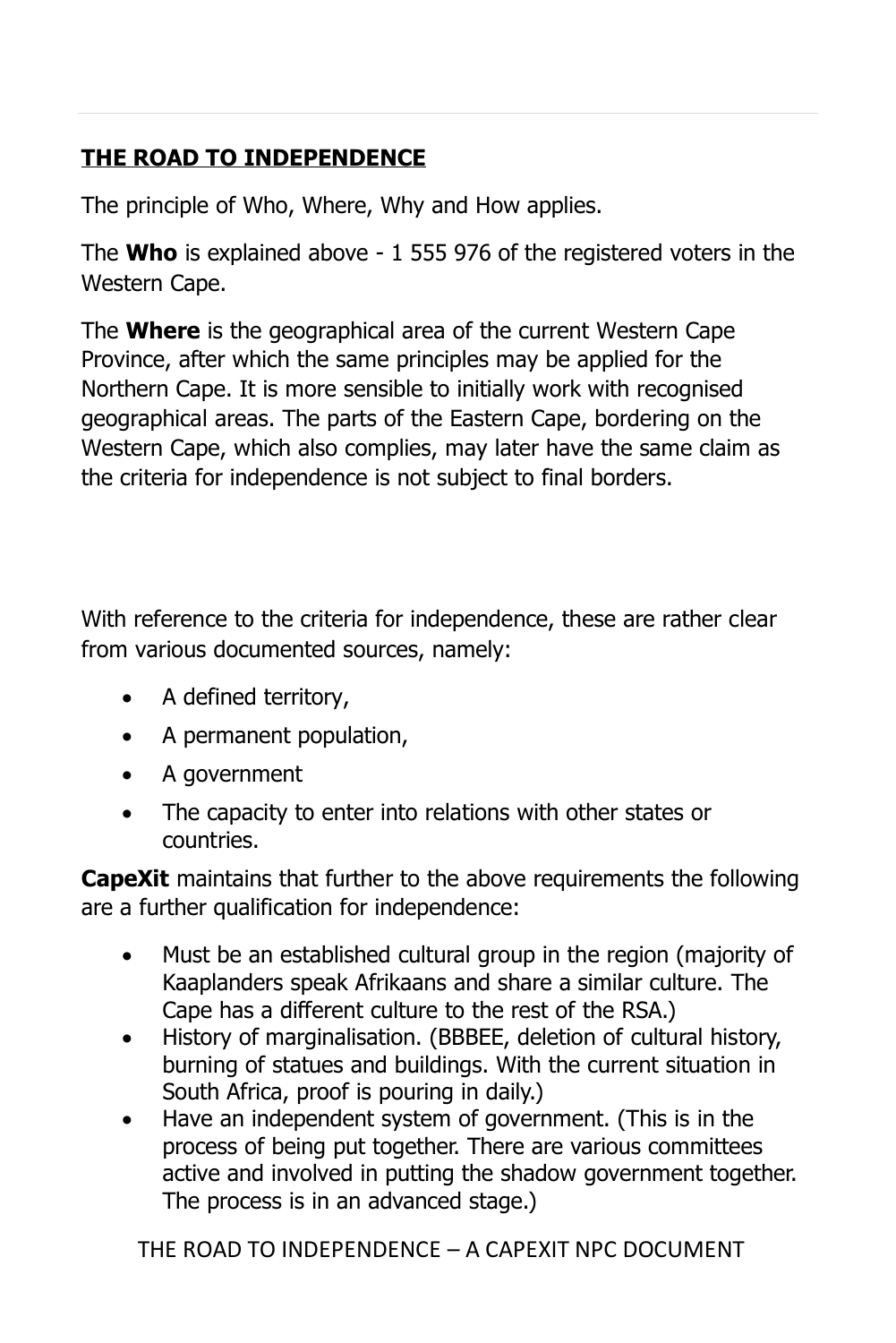- Prove economic stability, without bankrupting the part of the country they are leaving. (Already proven. The Cape can function effectively on its own as could the rest of South Africa.)
- Prove there is no other alternative. (With the growing evidence (see 2 above), this is getting easier to prove daily).
- Group, nation and international support. (The international condemnation and support are growing, so is the group and nation support.)

The **Why** is and becomes clearer every day. Whether it is from the ignoring of minority rights, the open plundering of tax payer's money, the public threats to kill a boer, kill a farmer, the hourly waste and disregard of life in gang and drug turf wars or the president of the RSA internationally stating that assets will be taken without compensation. The "Why" can fill hundreds of pages with legitimate reasons to gain independence.

That leaves us with the **How**:

It is necessary to have a look at which laws, both national and international, would allow us to claim independence via a referendum.

### SOUTH AFRICAN CONSTITUTION

Article 235 of the RSA constitution states:

"The right of the South African people as a whole to self-determination, as manifested in this Constitution, does not preclude, within the framework of this right, recognition of the notion of the right of selfdetermination of any community sharing a common cultural and language heritage, within a territorial entity in the Republic or in any other way, determined by national legislation".

### INTERNATIONAL CONVENTIONS & LAWS

Quite often we encounter the "they will never allow it" argument against independence. The most obvious recourse, failing the willingness of the SA government to engage and honour the will of the majority of the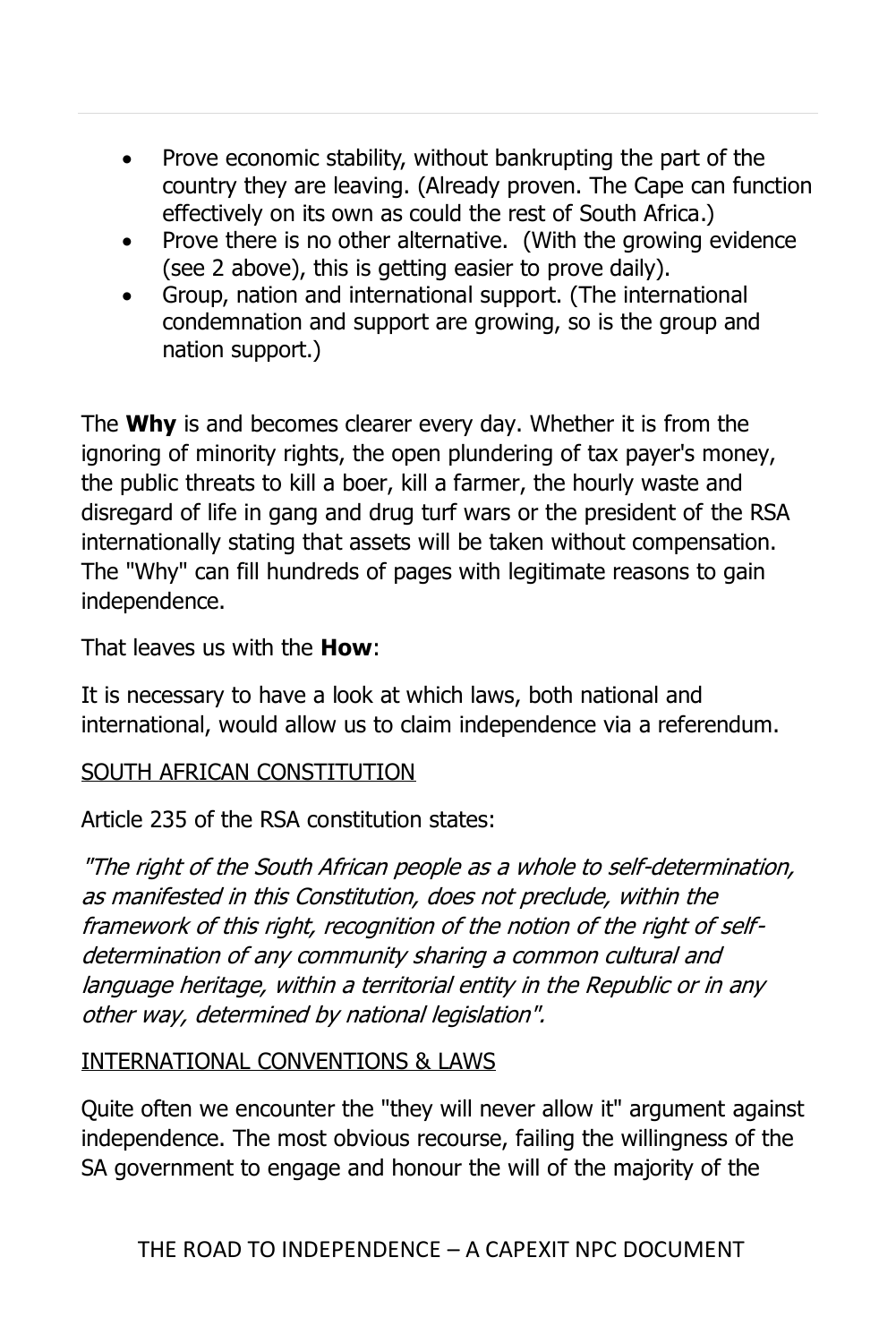people of the Western Cape, is to follow our human rights under international law.

There are two institutions in support of this namely:

- International Covenant on Civil and Political Rights, and the
- African Charter on Human and People's Rights.

International Covenant on Civil and Political Rights

Article 1

1. All peoples have the right of self-determination. By virtue of that right they freely determine their political status and freely pursue their economic, social and cultural development.

2. All peoples may, for their own ends, freely dispose of their natural wealth and resources without prejudice to any obligations arising out of international economic co-operation, based upon the principle of mutual benefit, and international law. In no case may a people be deprived of its own means of subsistence.

3. The States Parties to the present Covenant, including those having responsibility for the administration of Non-Self-Governing and Trust Territories, shall promote the realization of the right of selfdetermination, and shall respect that right, in conformity with the provisions of the Charter of the United Nations.

The government of the RSA signed and ratified this covenant in January 2015, and it came into force on 12 April 2015.

African Charter on Human and People's Rights

Article 20

1. All peoples shall have the right to existence. They shall have the unquestionable and inalienable right to self- determination. They shall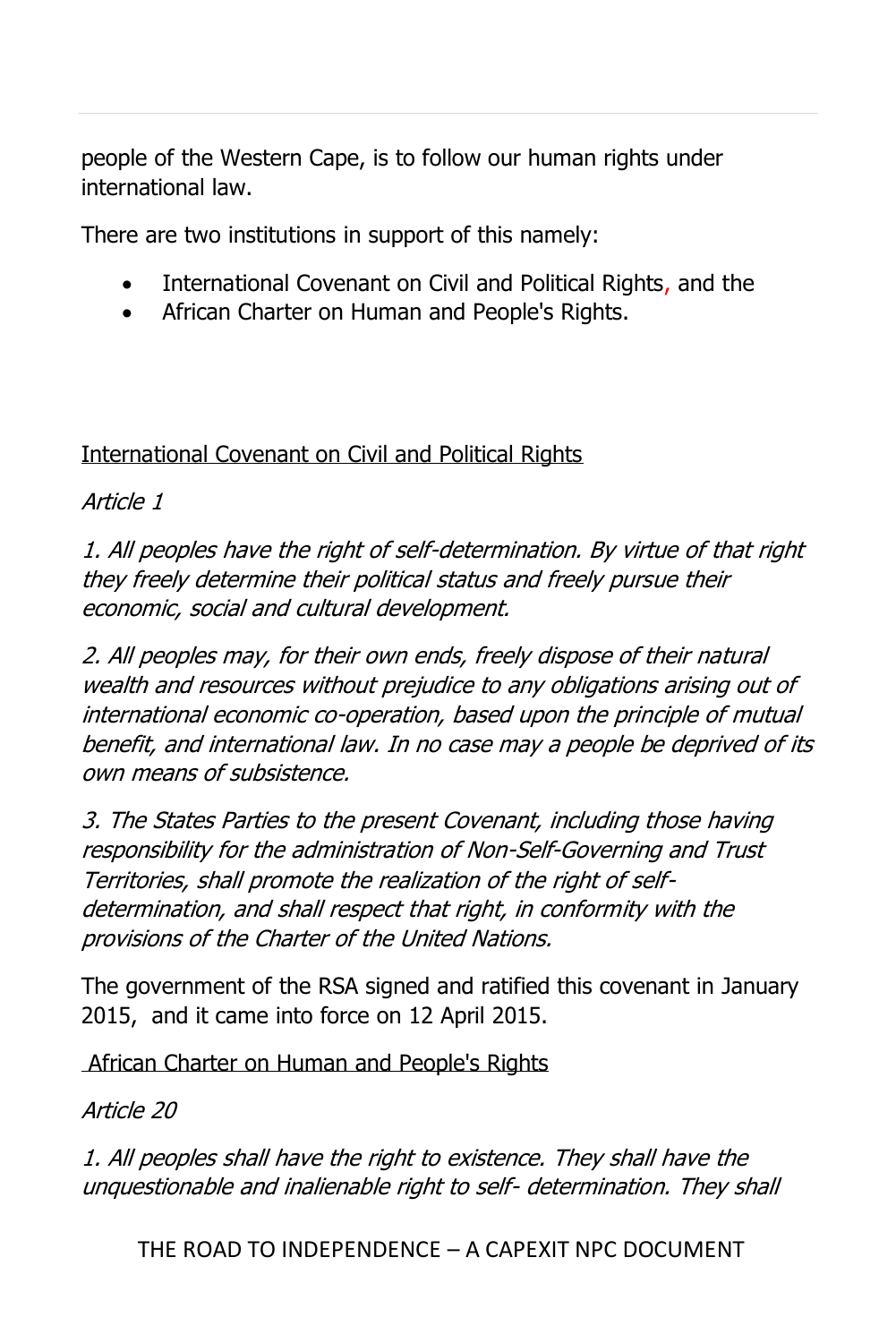freely determine their political status and shall pursue their economic and social development according to the policy they have freely chosen.

Article 21

1. All peoples shall freely dispose of their wealth and natural resources. This right shall be exercised in the exclusive interest of the people. In no case shall a people be deprived of it.

The RSA government signed this Charter on 16 March 2004 and it was ratified on 17 December 2004.

# **STRUCTURE OF THE NEW INDEPENDENT STATE**

The model of governance will be one of a confederate state. There is often referred to Switzerland as an example. A confederate state will consist of a very small and lean central government component which is made up of representatives of all the parts of the state (in Switzerland called Cantons), and then the government institutions of the smaller state units.

The central state entity could be called The Republic of the Western Cape or any name selected from input by the citizens eligible to vote.

The smaller units of government (similar to the Cantons of Switzerland) would be called Districts. It is rather pointless to change something that worked in the past and therefore we recommend reinstating the system of districts and municipalities. The initiation of the current megacity concept has failed the people and will be made obsolete.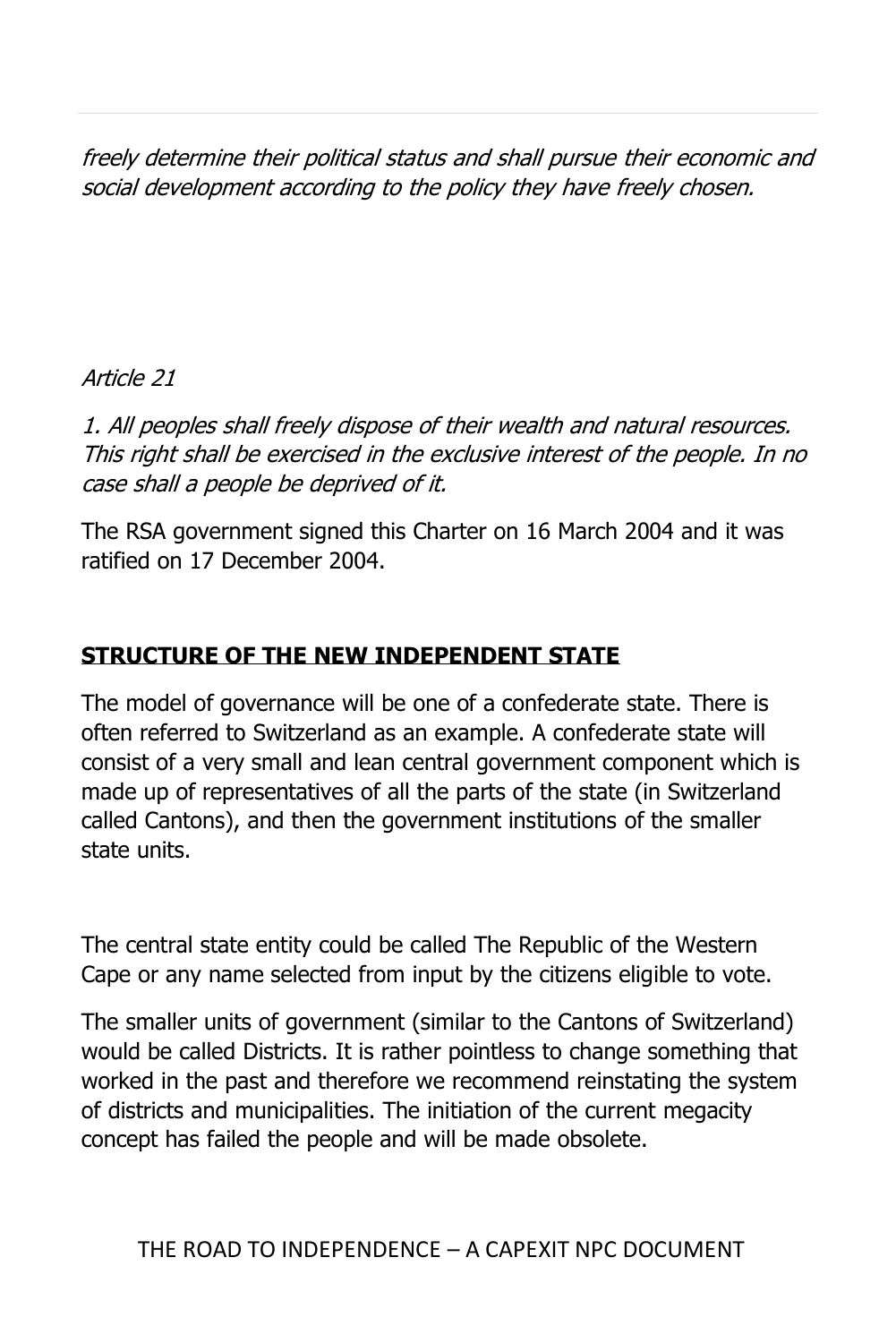The central government will decide over issues like international trade, international relations, currency, defence and any other function that may be outside the capabilities of the Districts.

Each District will function based on whatever could be done to govern at a level closer to the people. The Districts proposed are:

- Cape Winelands
- Central Karoo
- City of Cape Town
- Garden Route
- Overberg
- West Coast

Equal to the Swiss system of governance the Districts will consist of smaller units called municipalities, said municipalities to be demarcated as they were before the megacity structure was adopted.

Each District will decide on the following:

- 1. Its own capital city or town.
- 2. The official languages.
- 3. Its flag.
- 4. Its symbol of governance.

The central government will adopt a state flag and its own official languages, as well as an anthem and the currency of trade.

# **STEPS TO BE FOLLOWED FOR INDEPENDENCE**

As mentioned in the opening paragraphs, of utmost importance is the will of the people. The first step is to gain the support of the majority of the people (as described elsewhere). There are organisations wanting to close borders, raise new flags and sending demands to the president of the RSA to have a referendum. Unfortunately, they are all lacking the documented proof that the majority of the people support independence.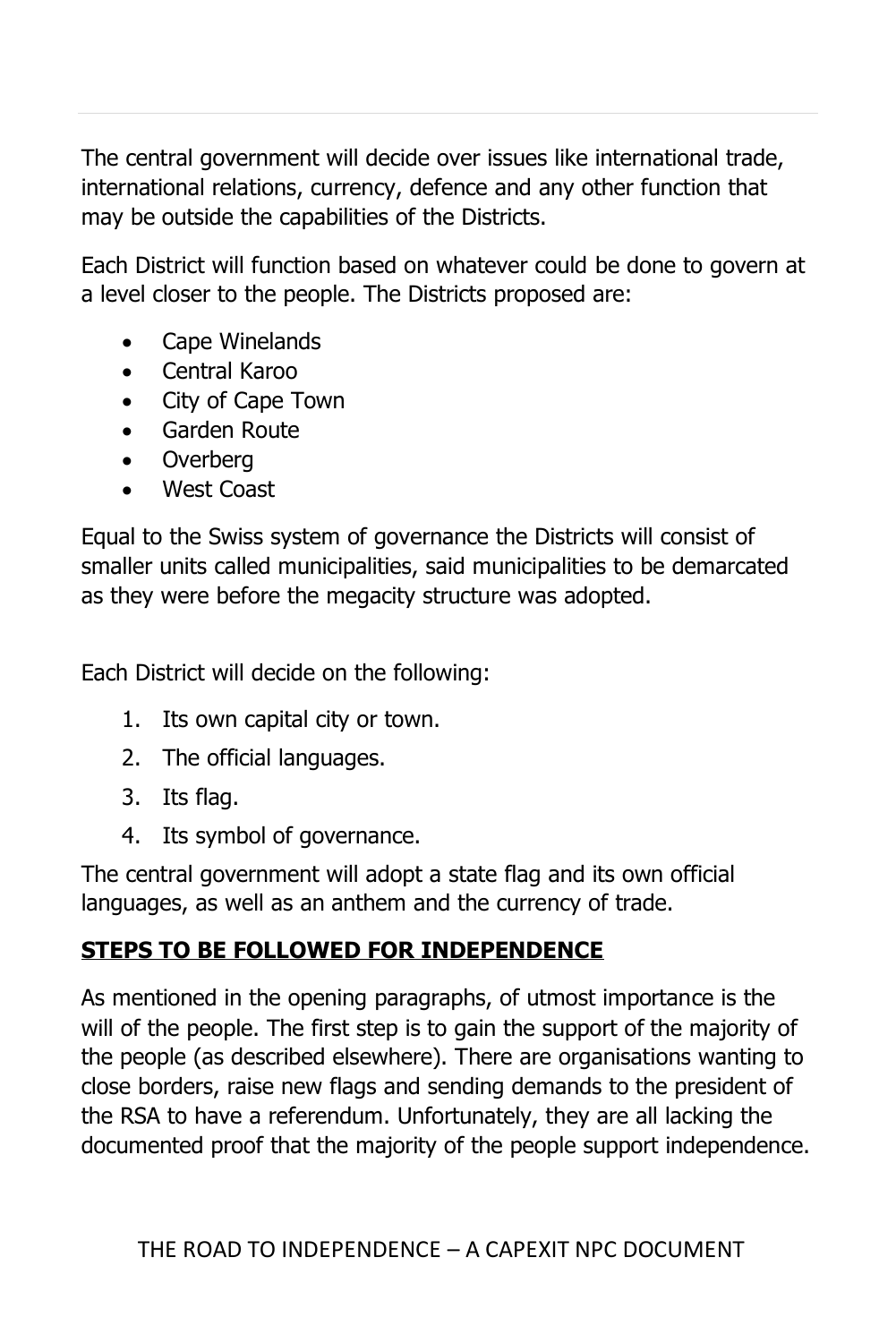The sequence of steps to be taken may be summarised as follows:

- 1. Gain the support of the majority of the eligible voters in the new state.
- 2. Notify the government of the RSA of such support and demand a referendum be held within 3 months.
- 3. Notify the United Nations of the action taken in 2) above.
- 4. Should the RSA government fail or delay the request for a referendum, send same request to the United Nations.
- 5. In the time leading to the referendum mobilize and gain further support from the citizens.
- 6. After a successful referendum, the current provincial government will stay in power for a further period of 90 days under supervision of a panel of selected supervisors of the shadow government.
- 7. The interim government will have no powers to pass any legislation or effect changes to current legislation within this transition period.
- 8. The interim government will call an election within the new state to take place not later than 90 days after the referendum.
- 9. The election will elect office bearers to both the central government of the new state and to the District governments.
- 10. The interim government will, under advisement of suitable experts, affect the closing of the borders of the new state immediately after the referendum until such time that the defence capabilities of the new central state can take over this function.
- 11. On appointment of the new central and District governments, the interim government will disband.
- 12. The interim government will function in the capacity of its individuals and not under the name of any political party.
- 13. The new governments of the central state body and the Districts will adopt both the RSA and Western Cape constitutions until such time a revised constitution comes into effect.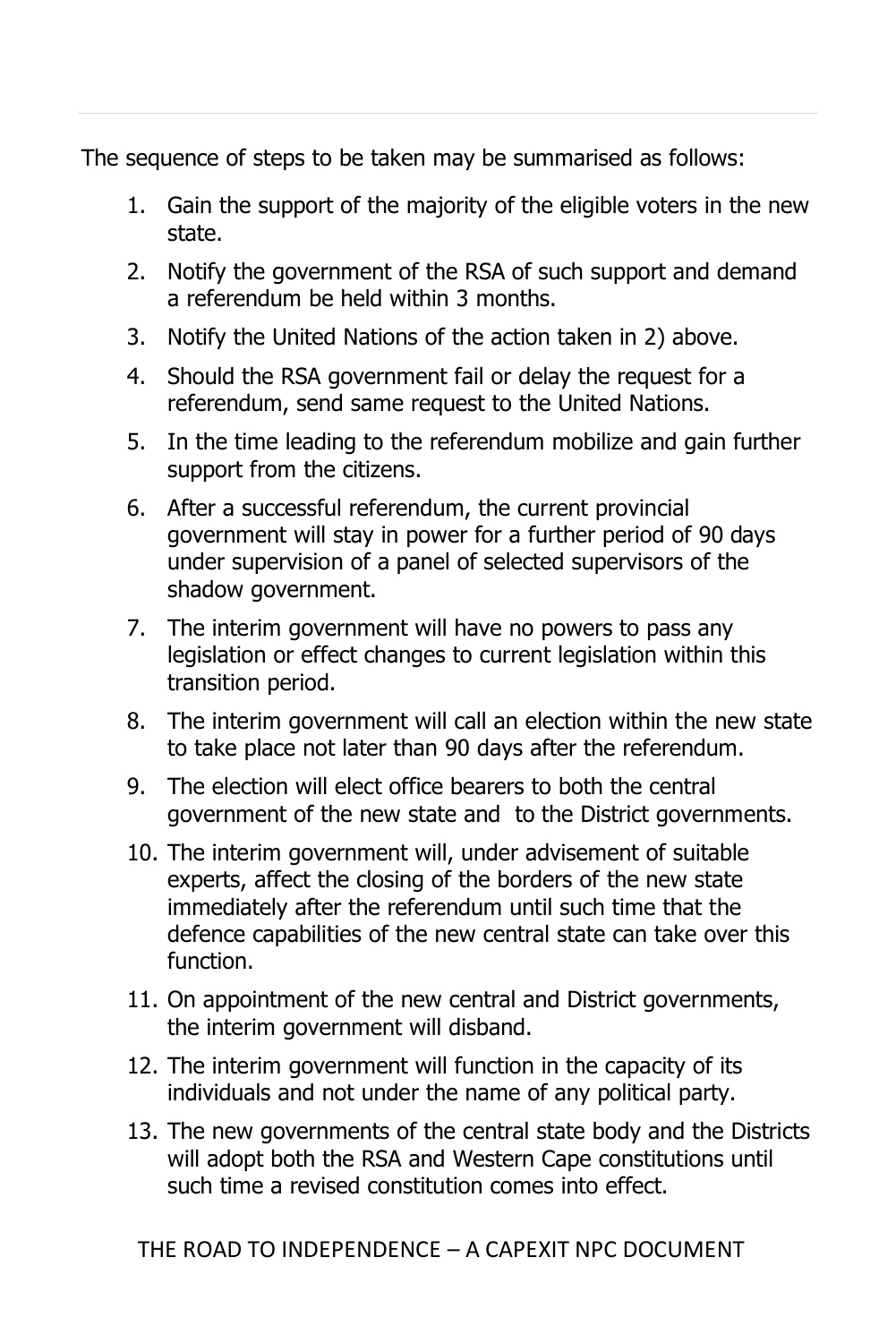It should be clear that independence is subject to, firstly the people wanting it, and secondly the people supporting it by submitting their support to a database.

# **PART II:**

# **GUIDELINE TO GOVERNANCE STRUCTURES**

In the previous pages we indicated that the new state will consist of:

- A central government (CG)
- 6 District governments (DG)
- Municipalities

The primary aim will always be to get the government as close as possible to the people. Governance by the, people for the people.

### **MUNICIPALITIES**

This will be the smallest functional component of governance in the Republic of the Western Cape. It is also the closest governance can be brought to the people.

Each town or suburb will essentially form a municipality.

# **AIM & FUNCTION OF MUNICIPALITIES**

The primary and constant aim of the municipality must be to employ people from its own geographical area to fulfil the functions of the municipality in delivering services to the people within its borders.

Should suitably qualified candidates not be found to fill any particular vacancy, the next step will be, together with the DG, to establish centres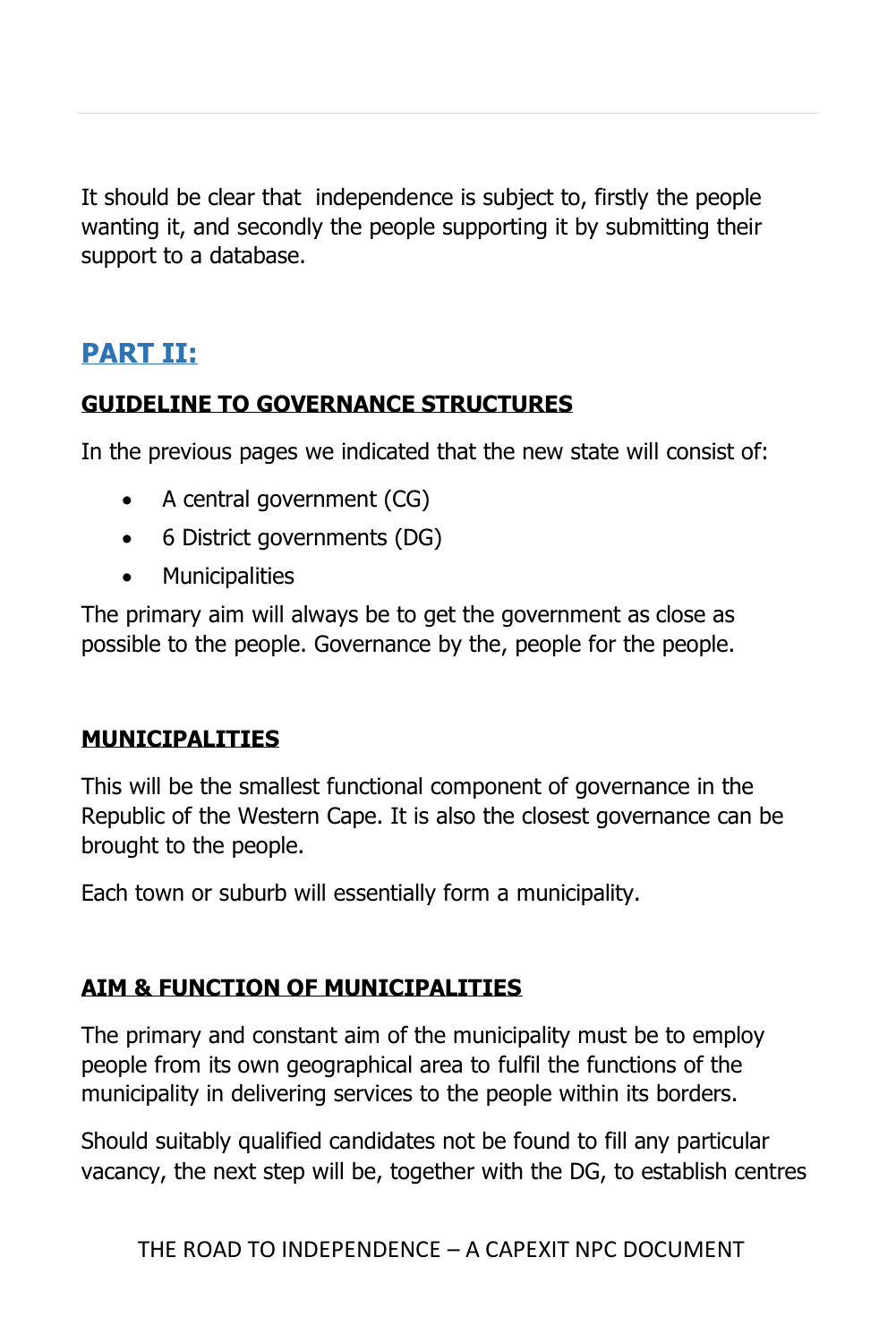of learning to equip its people with the necessary skills to be able to apply for relevant job opportunities.

Only after these steps have been exhausted may the municipality extend its search for suitable candidates and then preferably to neighbouring municipalities first.

The above should have, as a secondary result, the removal of the need for the people of the municipality to travel far distances to work, thus relieving the burden on the transport infra-structure over the DG and national state areas.

Functions of a municipality are partly based on the fact that the people of the area will know what is best for them.

In this regard own functions may include the following:

- Police force
- Traffic police
- Municipal police force
- Drug & firearm reaction force
- Transport police force (buses, taxis & trains)
- Rural defence force (if rural areas exist within its borders)
- Centres of care for the elderly & infirm
- Woman & Child abuse centres
- Night shelters
- General welfare
- Roads & Parks maintenance
- Public nuisance control
- Health & Safety control
- Community courts, including traffic courts
- Rubbish removal (to a central point within the DG area)
- Disaster management, including fire fighting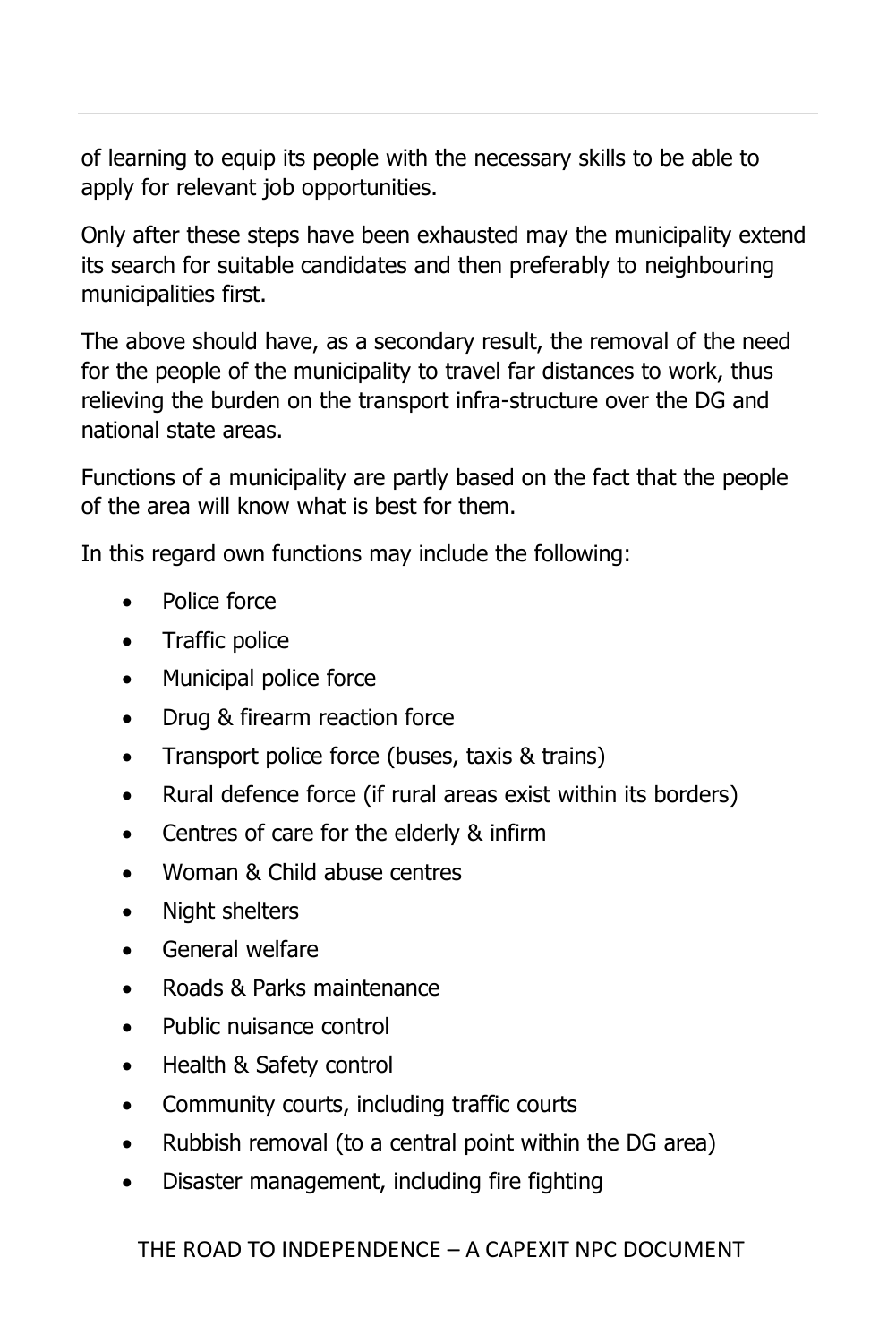- Business support to existing and upcoming Small & Medium Enterprises (SME's)
- Building plan approval
- Town planning & spatial development
- Building law enforcement and quality control
- Animal welfare
- Control of water & energy resources and use
- Development of investment opportunities
- Marketing
- Education
- Preservation & development of the culture of its people, including language
- Heritage protection
- Clinics
- Nature conservation
- Drug & alcohol rehabilitation centres
- Prisons for minor offences
- Fiscal oversight

# **DOING BUSINESS IN THE MUNICIPALITY**

Any municipality will have within its confines either established SME's or sometimes larger manufacturing or corporate businesses. The goal of any municipality should be to make itself as safe and attractive as possible for business owners to set up shop in its area, or for corporate companies to open branches or offices.

The safety of the area will be guaranteed by establishing law and order.

Further attractions to business will be favourable tax incentives, rebates for establishing within the area and becoming a provider of job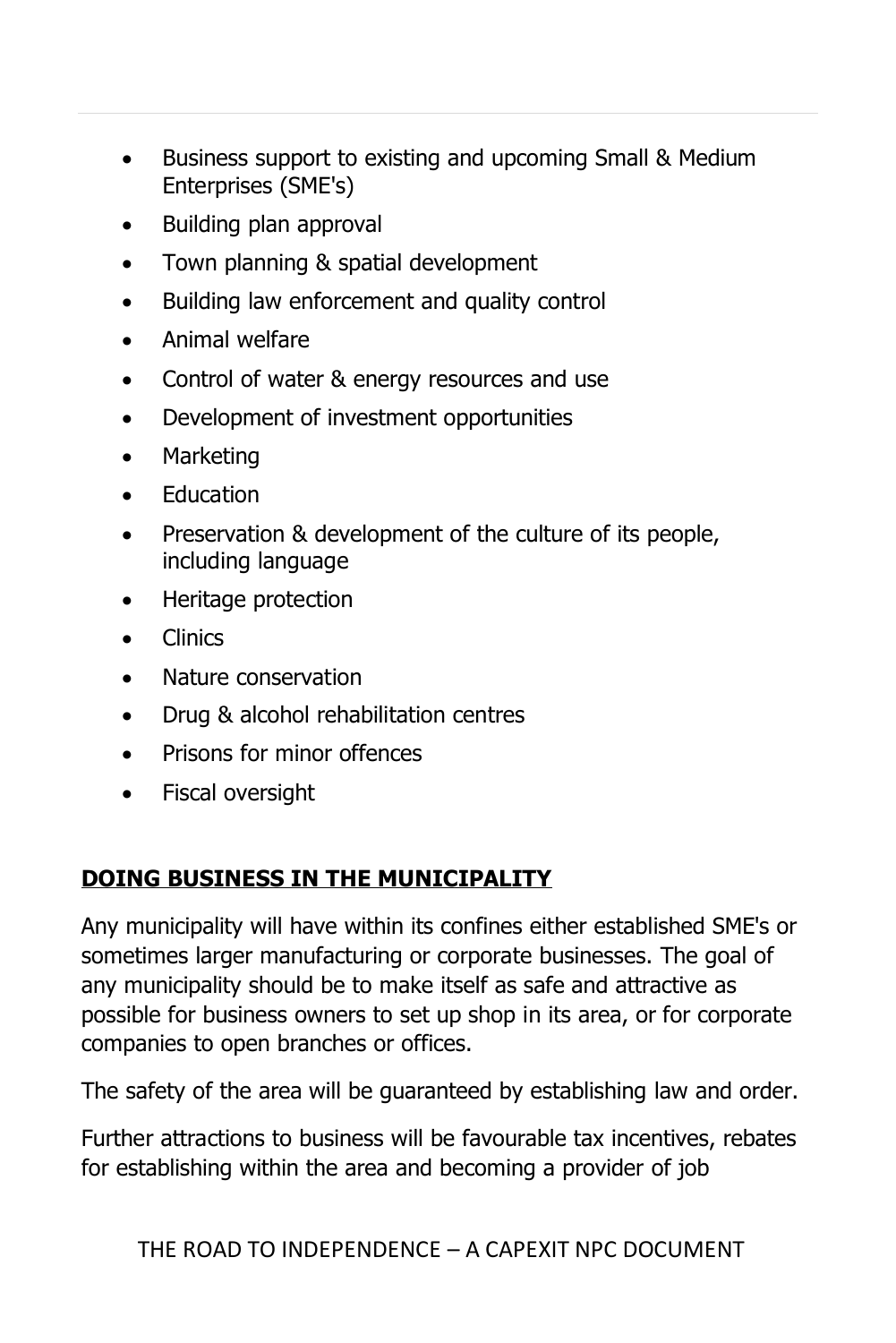opportunities (see note below), low company tax and even where possible establishing a free trade zone.

NOTE: Companies establishing within the municipal area will be subject to at least 50% of their staffing requirements to be sourced from the people of the area. They will be encouraged to participate in skills training programs to enable the suitable employment base of the area to be enlarged in time.

### **TRANSPORT IN THE MUNICIPALITY**

Depending on where the municipality is situated, transport may include rail and airport facilities. The basic mode of transport is however foreseen as being mini-bus taxis. This industry will be heavily regulated and controlled by the DG, and powers of enforcement will be handed down to the municipal level.

Any railway and airport facilities will remain under the control of the CG, however once again employment to such facilities must be from the municipal area it falls within and with maximum practical effect.

Current public transport structures must be analysed for cost effectiveness and may be kept under the control of the CG.

Railway and bus stations within the municipal area will be the responsibility of the municipal policing institutions to maintain a high level of law and order.

# **JUDICIARY IN THE MUNICIPALITY**

Distinction will be made between minor and more serious offences.

Minor offences will be heard and judged by the community court. The aim is to punish offenders with community service within the municipality. This will alleviate the running costs of labour for services like refuse removal. maintenance etc. Offenders are to be housed within a place of detention with daily release to fulfil his/her community service.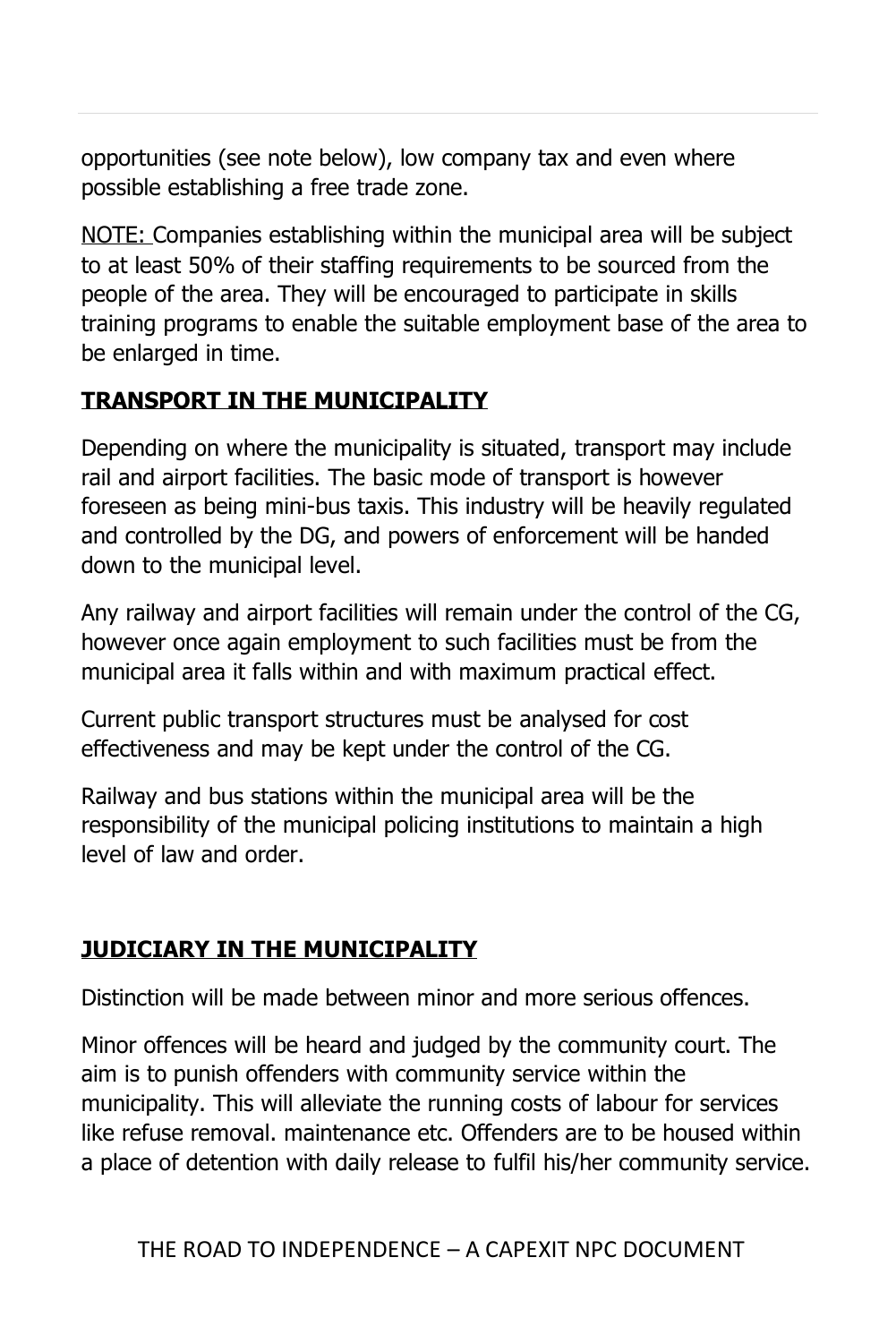Any person abusing this by attempting to escape the daily work team, will, when apprehended, be transferred to a place of stricter incarceration within the DG. The basis of this principle is that the offender will give back sweat equity to the community he tried to rob, etc.

Major offences will be heard by the DG courts and punishment will fit the crime. Offenders may be employed to work within a far more strictly controlled environment but still working for the benefit of the community where they committed the crime where possible.

Crimes like murder, rape, women & child abuse, attack with intent, etc will be viewed as the most serious of offences. The issue of reinstating a death penalty will have to be decided on unanimously by the CG and the DG's.

The system of parole may be kept, however, the entire process of rehabilitation of prisoners must be reviewed. Repeat offenders of serious crimes will have no option for early parole. You do the crime you do the time.

# **TAXES & REVENUE IN THE MUNICIPALITY**

One of the immediate benefits that the independent Western Cape will have is the retention of its annual contribution to the national GDP (Gross Domestic Product). In the years from 2001 to 2017 this contribution looked as follows (do note the amount and percentage that the Western Cape received back from the current central government):

**Gross Domestic Product** (GDP) is the monetary value, in local currency, of all final economic goods and services produced in a country (province) during a specific period of time. It is the broadest financial measurement of a nation's (province's) total economic activity. The total goods and services bought by consumers encompass all private [expenditures,](https://corporatefinanceinstitute.com/resources/knowledge/accounting/expenditure/) government spending, investments, and net exports.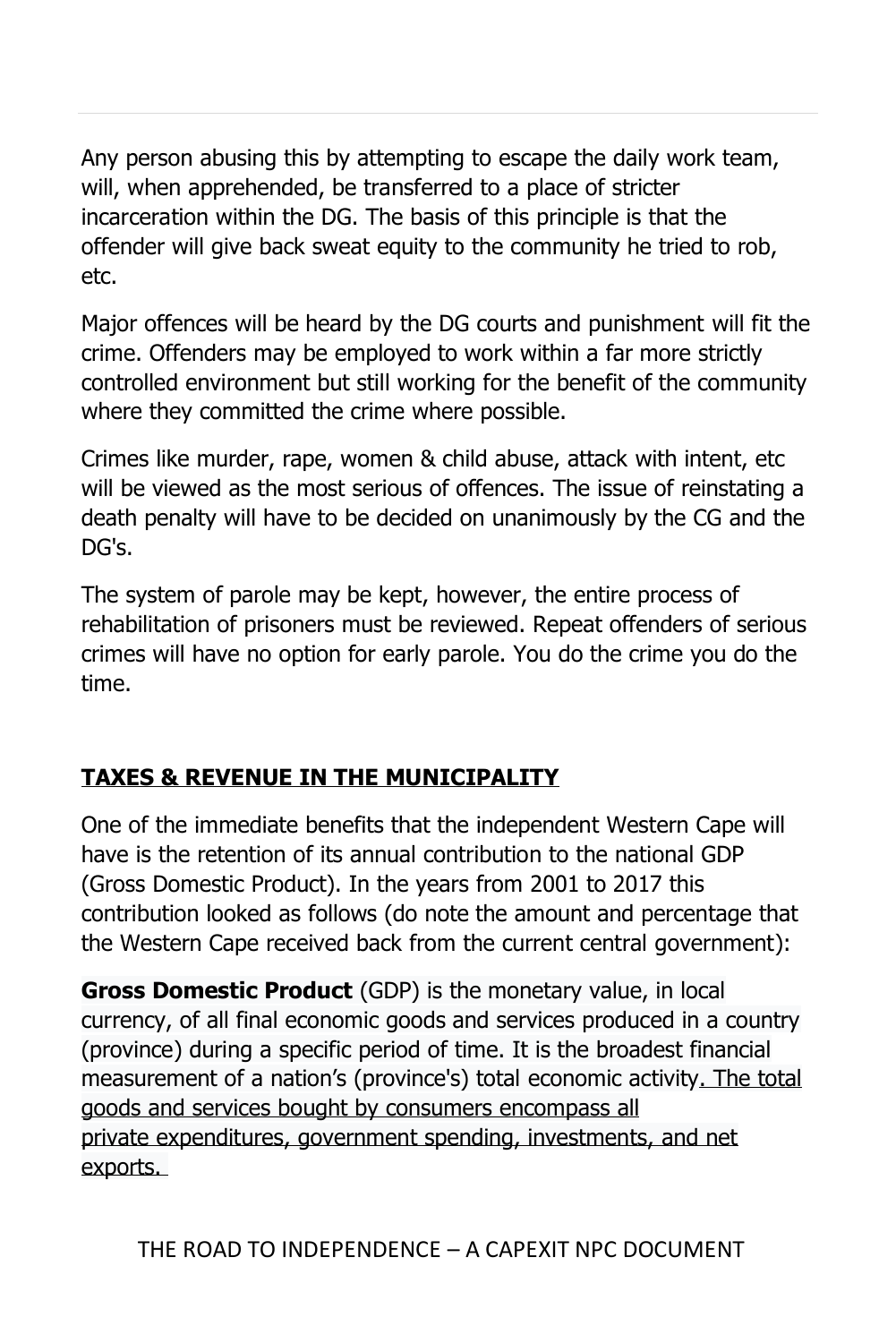And to explain other terms that will follow:

**National equity share:** Equity sharing is another name for shared ownership or co-ownership.

**National conditional grants**: Conditional grants are used to support compliance with national norms and standards, to compensate provinces for providing services that may extend beyond provincial boundaries and to ensure that national priorities are adequately provided for in provincial and local budgets.

Itemising is as follows:

- 1. The year of contribution.
- 2. The amount the Western Cape contributed to the total national GDP.
- 3. The percentage this contribution was of the total national GDP.
- 4. The national equity share the Western Cape received back from national treasury.
- 5. The national grant that the Western Cape received from national treasury.
- 6. The percentage received back (total of 4 & 5) in relation to what was contributed (2).

Sources: Items 1, 2 & 3 - <http://www.statssa.gov.za/>

Items 4 & 5 -

[https://www.westerncape.gov.za/your\\_gov/70/documents/budgets/2020](https://www.westerncape.gov.za/your_gov/70/documents/budgets/2020)

| 1. 2001          | 2002          |
|------------------|---------------|
| 2. R 146 billion | R 171 billion |
| $3.14\%$         | 14.1%         |
| 4. R 9.2 billion | R 9.8 billion |
| 5. R 1.9 billion | R 2 billion   |
| $6.7.6\%$        | $6.9\%$       |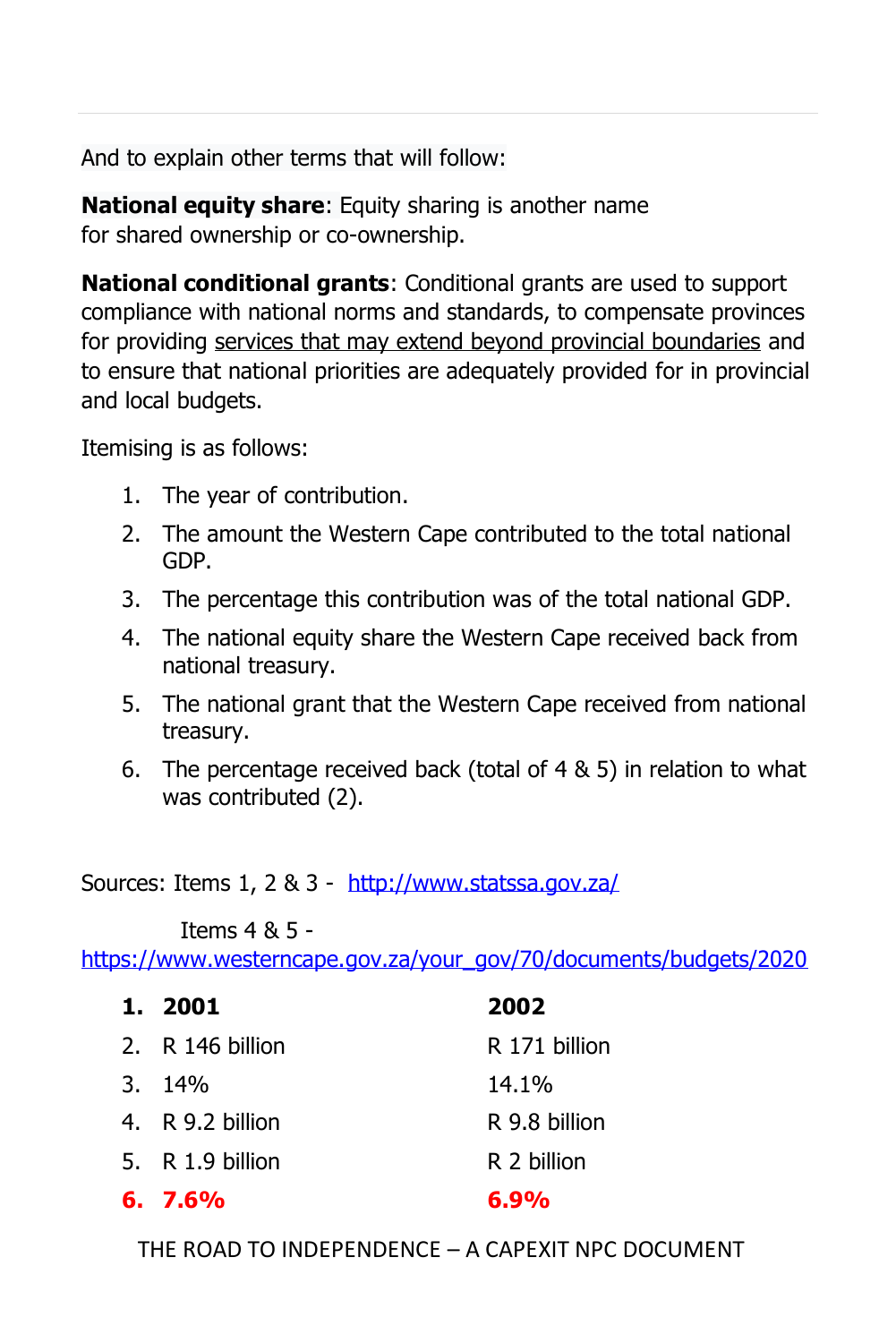| 1. 2003           | 2004    |
|-------------------|---------|
| 2. R 190 billion  | R 216   |
| $3.14.3\%$        | 14.7%   |
| 4. R 11.2 billion | R 13.2  |
| 5. R 2 billion    | R 2.2 h |
| $6.7\%$           | 7.1%    |

# **1. 2005 2006**

2. R 237 billion R 264 billion 3. 14.5% 14.4% 4. R 14.6 billion R 12.2 billion 5. R 2.5 billion R 2.8 billion **6. 7.2% 5.7%**

# **1. 2007 2008**

2. R 305 billion R 330 billion 3. 14.5% 14%

**6. 5.5% 5.9%**

n R 216 billion 14.7% 4. R 11.2 billion R 13.2 billion R 2.2 billion

4. R 13.4 billion R 15.4 billion 5. R 3.6 billion R 4 billion

**1. 2009 2010** 2. R 342 billion R 372 billion 3. 13.7% 13.6% 4. R 17.9 billion R 21.7 billion 5. R 5.2 billion R 6.7 billion **6. 6.7% 7.6%**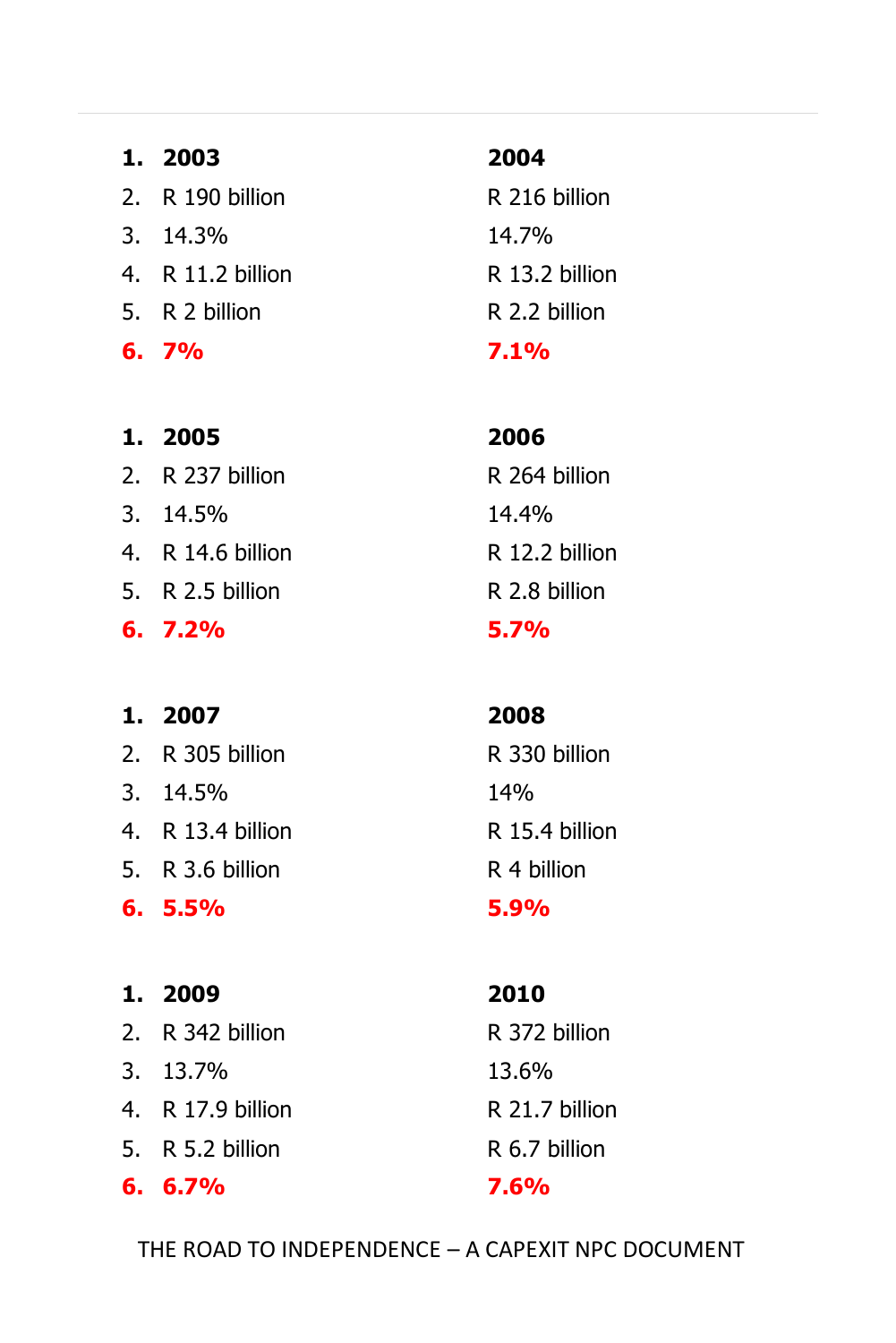**1. 2011 2012** 2. R 413 billion R 447 billion 3. 13.7% 13.7% 4. R 24.4 billion R 27 billion 5. R 8.1 billion R 8.2 billion **6. 7.8% 7.9% 1. 2013 2014** 2. R 486 billion R 517 billion 3. 13.7% 13.6%

- 5. R 8.7 billion R 9.6 billion
- **6. 7.7% 8.1%**

# **1. 2015 2016**

- 2 R 552 billion R 596 billion
- 3. 13.6% 13.7%
- 4. R 35.5 billion R 38.2 billion
- 5. R 9.5 billion R 10.5 billion
- **6. 8.1% 8.1%**
- **1. 2017**
- 2. R 632 billion
- 3. 13.6%
- 4. R 40.5 billion
- 5. R 10.6 billion
- **6. 8%**

THE ROAD TO INDEPENDENCE – A CAPEXIT NPC DOCUMENT

4. R 29.1 billion R 32.2 billion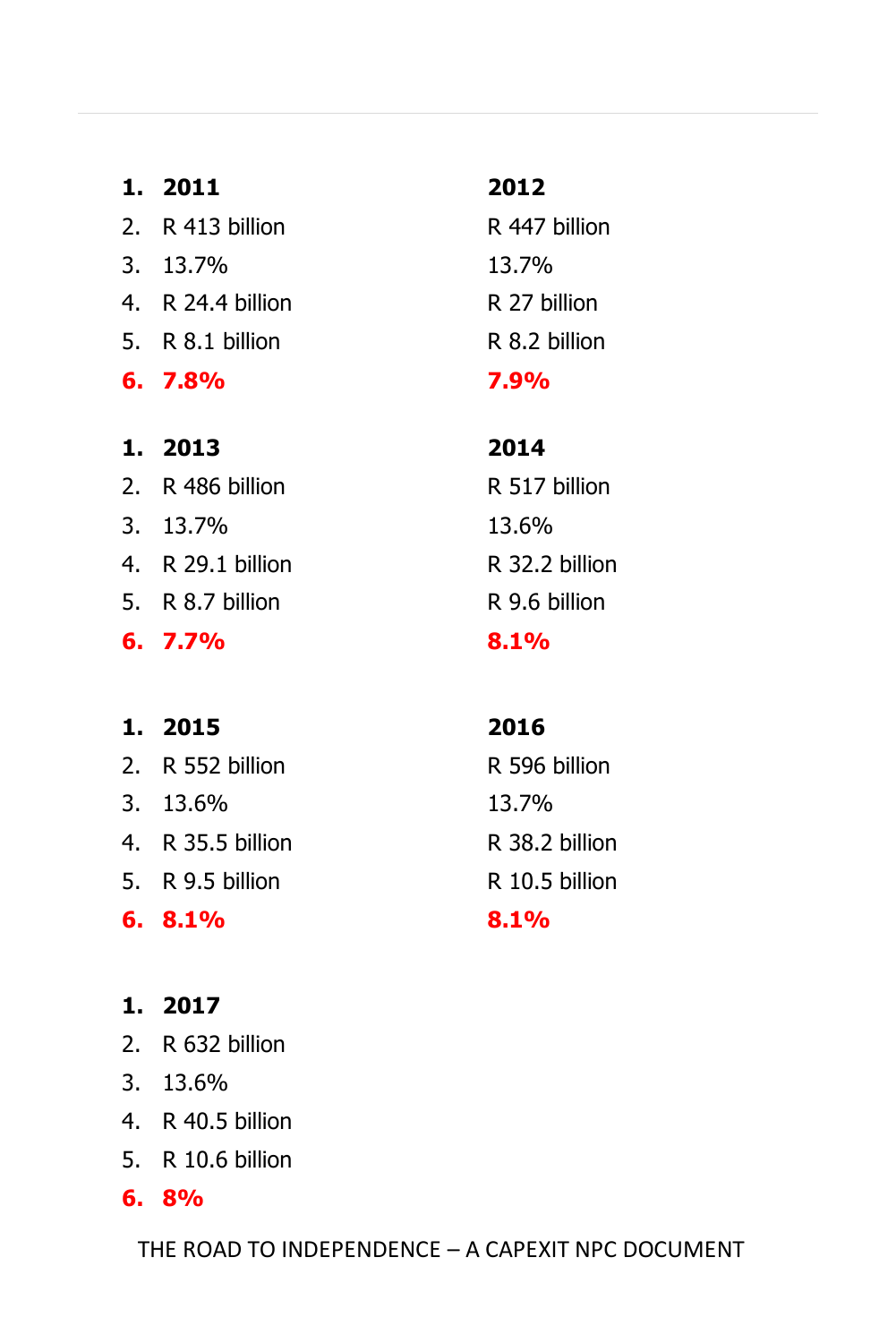In the proposed governance hierarchy, most of the work will take place in the municipalities. Therefore, it stands to reason that most of the tax contributions should remain within the municipality, without having to wind its way to the central government and hopefully come back as proper service delivery and care of the people in the area.

The CG must, in conjunction with the DG's, establish a fair system of taxation where:

- company tax is reduced to a minimum
- personal tax is reduced to a minimum
- tax incentives are made available to companies
- VAT is maintained on a required fiscal level

The payment of grants will be strictly reviewed and the reward to people to have children will be removed. Grants will only be given to the elderly, infirm and persons who socially qualify for it other than just having babies.

# **PART III:**

# **THE APPORTIONMENT OF PUBLIC DEBT AND ASSETS DURING STATE SECESSION**

In our first part of this document, the reasons for independence were deliberated, as well as the route we must take to achieve it. It also briefly touched on the structures of the new state.

In the second part of this document, we conferred about the structures of municipalities and the factors of business, taxes, judiciary and employment.

The third part of the Road to Independence addresses the frequently asked question of what will happen with assets at the point of gaining independence. We often hear that the ANC government will not allow this and that, however, the reader must take cognizance of the fact that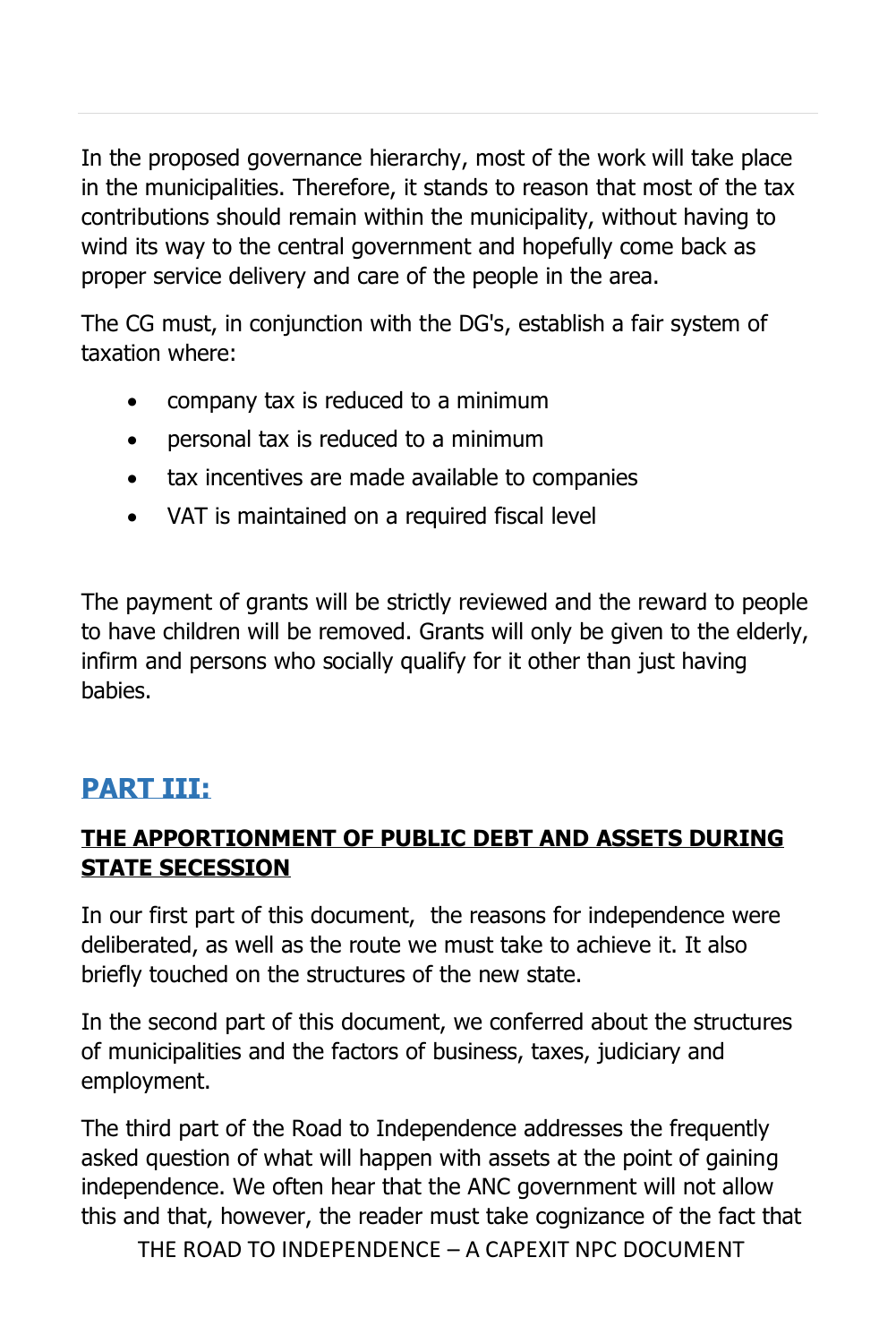South Africa exists as an entity within the broader international sphere of countries, and as such it cannot wilfully or intentionally ignore any demand for independence or associated action around and following independence, without alienating many bigger countries at the risk of negatively influencing its own trade relations. Therefore, **CapeXit** is also driving an international campaign for recognition and awareness.

### **APPORTIONMENT OF PUBLIC DEBT**

What follows is the explanation, according to international protocols, how public debt and assets should be apportioned during state secession to achieve a quick, fair, and equitable result for both the seceding state (Western Cape) and the parent state (South Africa). Although we will look at the different options as to the separation of debt and assets, the per capita approach is the most efficient and equitable.

Presently, there is no customary law concerning the distribution of debt during a state's secession, and the acknowledged manner of asset apportionment during a state's secession is not an established, uniform practice under international law. However international practice has developed some general principles which are codified in the 1983 Vienna Convention on Succession of States in Respect of State Property, Archives and Debts.

Because international law is deficient in governing the apportionment of public debt and assets during a state's secession, we will examine the apportionment of public debt and assets in three previous secessions: Belgium's secession from the Netherlands in 1830,' Norway's secession from Sweden in 1905,6 and Slovakia's secession from the Czech and Slovak Federal Republic in 1993. These three secessions most closely resemble the Western Cape's attempt to secede from South Africa. An examination of the apportionment approach for debt and assets utilized in these successful, peaceful secessions aids in the determination of which apportionment approach should be employed when the Western Cape secedes from South Africa with full and autonomous independence.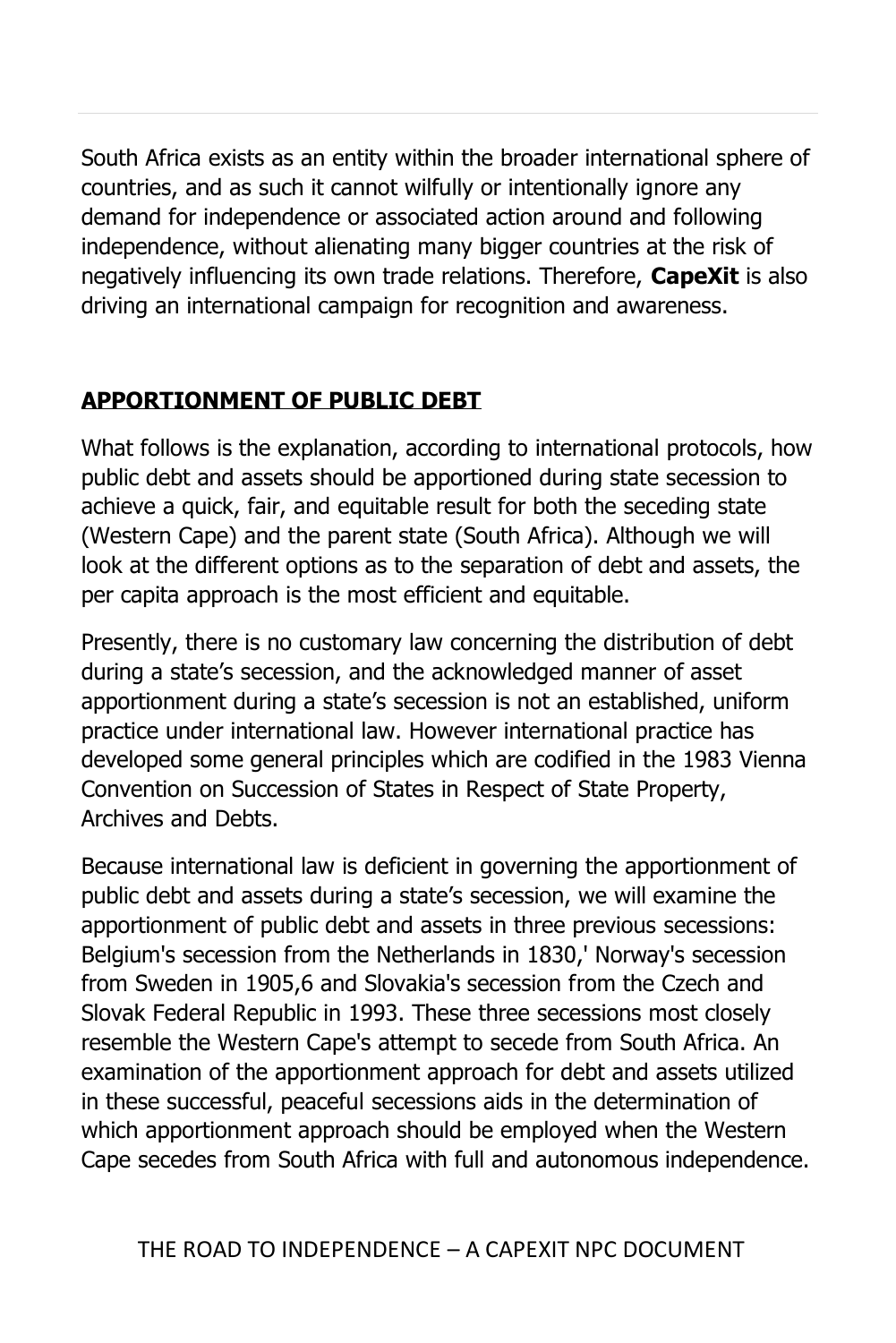Since the apportionment of public debt and assets is considered one of the toughest and longest negotiation subjects during state secessions, it would be beneficial for a set of rules or guidelines for the apportionment of public debt and assets to be developed to achieve an easy and efficient settlement for all peaceful secessions. Currently in state secessions, both the seceding state and the parent state present different methods for apportioning public debt and assets. This approach produces a prolonged and costly debate concerning how to divide the debt and assets because each party proposes the method of apportionment most beneficial to its particular interests. Extended bargaining over the apportionment of the public debt and assets could prove costly because cool-headed calculations may not be easily made during heated secession negotiations. A heated debate between the seceding state and the parent state over the apportionment of the public debt and assets could affect both states' international credibility rating.

Additional activities damaged by a prolonged debate include future trade between the two states and the states' participation in financial markets. A quick agreement between the seceding state and the parent state on the apportionment of debt and assets is imperative to a smooth, peaceful, and inexpensive transition to independence. Furthermore, the international capital markets require a quick agreement on the apportionment of debt. Otherwise, the seceding state's economic system would be strained by an increase of seceding transaction costs resulting from the seceding state's uncertain economic situation. Specifically, the interest rates would rise quickly to prevent capital flight, investments would decline, and the stock market would falter. To avoid costs caused by both states arguing over an acceptable method for the apportionment of public debt and assets, an outside party should develop an equitable standard for public debt and asset apportionment.

### **THE OPTIONS TO APPORTION PUBLIC DEBT AND ASSETS**

Currently, there are four different approaches to apportion public debt and assets: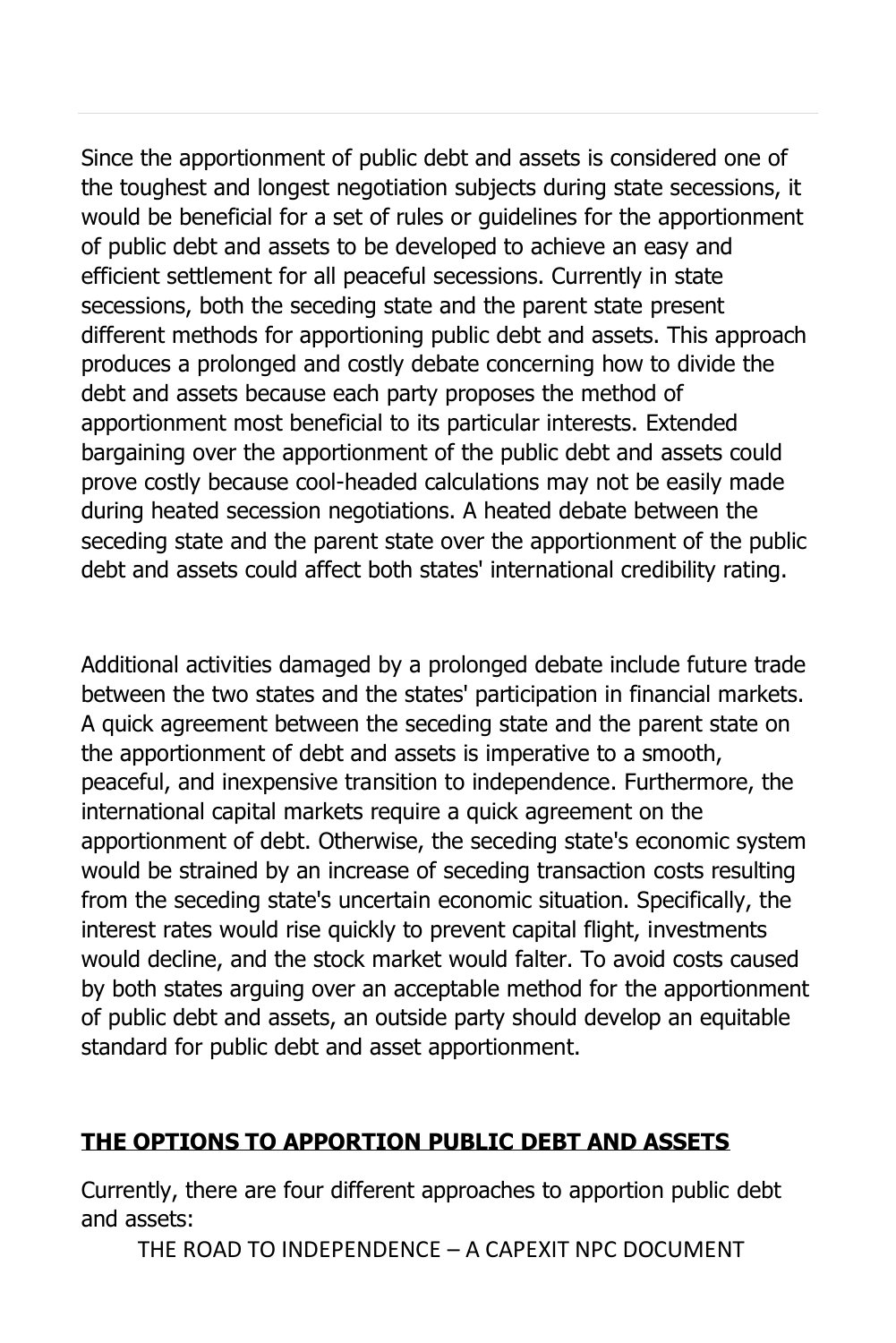- 1. The PER CAPITA approach,
- 2. The GROSS DOMESTIC PRODUCT approach,
- 3. The HISTORICAL BENEFITS approach,
- 4. The HISTORICAL TAX SHARES approach.

Each approach is based on a different rationale, and preference for one approach over another depends on the values or objectives of the individual parties. The four approaches are based on different ideologies and can lead to a wide variety of apportionment results. Thus, creating a new approach for public debt and asset apportionment is unnecessary. Determining the most acceptable apportionment approach is favoured over creating a new approach.

As Option 1 is the advisable option, we will briefly look at the other three options first to highlight why they are ruled out as viable alternatives.

# **CURRENT INTERNATIONAL LAW ON DEBT AND ASSET APPORTIONMENT**

Sources of international law on state secession are found in treaties, doctrines, and precedents. Nonetheless, international law does not have any set rules concerning the apportionment of debt and assets during state secessions, and international case law does not provide firm guidance on the peaceful apportionment of debt and assets during state secessions.

Although there is no agreement in international law on how to apportion the public debt during state secession, it is generally accepted that the seceding state should pay its fair share of the debt.

**However, it is also accepted that unless the seceding state voluntarily assumes its fair share of the debt, the creditors of the parent state do not have any claim against the seceding state to force repayment of the debt. There are no peremptory rules or uniform customs in international law that require the seceding state to be responsible for the public debt of the parent state.**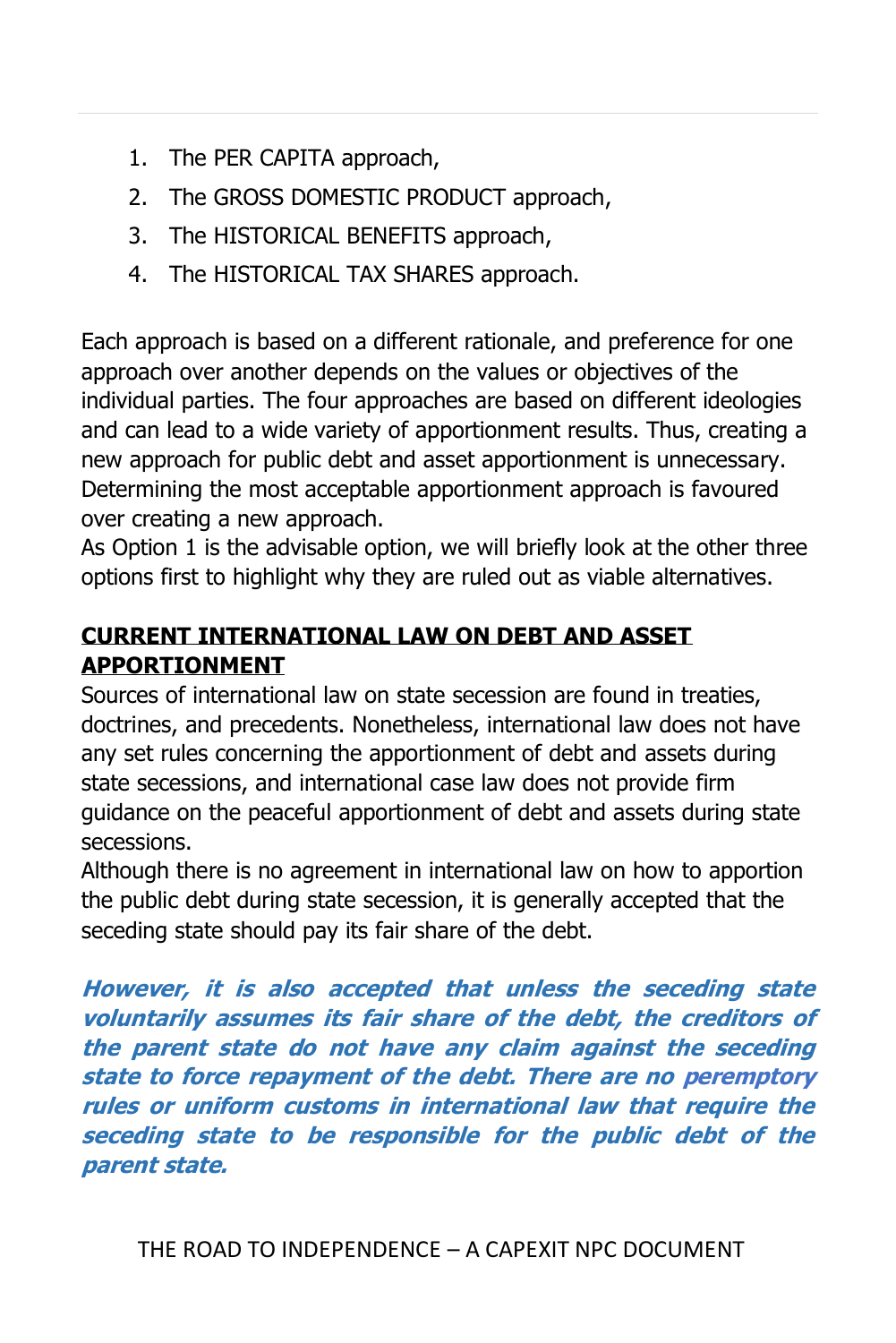The principle of privity of contract holds that contracts are only enforceable between the contracting parties. For example, since the Republic of South Africa (RSA) is the party that entered into contracts with its creditors, the RSA bears full legal responsibility for servicing those debts. International law would not transfer automatically to an independent Western Cape (WC) any obligation toward the RSA's creditors because the Western Cape would not be directly liable to the creditors of the RSA's public debt. If the WC chooses to assume a portion of the RSA's public debt, then the RSA's creditors would have a right to collect from the WC. The practice of preventing the parent state from forcing its debt obligations onto the seceding state was originally adopted in situations where the seceding state was a former colony of the parent state." Although there is no uniformly accepted rule of international law which obligates the seceding state to pay a portion of the public debt, there is a tendency within current international law to require the seceding state to assume an equitable share of the public debt.

This tendency is based on the theory that since the seceding state inherits assets financed by the public debt, it is wrong for the seceding state to be exempt from having to assume an equitable share of the public debt. Economic and political realities usually compel the seceding state to voluntarily assume its share of the public debt. For instance, when Ukraine seceded from the former Soviet Union, Ukraine initially refused to pay any part of the Soviet Union's outstanding debt. However, for four months no other country would loan money to Ukraine until it finally agreed to pay its share of the Soviet debt. As a result, a seceding state may desire to voluntarily assume a portion of the public debt to portray itself as a respectable borrower in international financial markets. Although international legal convention currently favours the seceding state having to assume an equitable share of the public debt, there is no consensus on how to determine this equitable share. Presently, determining how to calculate an equitable share of the public debt is subject to considerable haggling which can harm both the seceding state and the parent state. Consequently, there is a need to establish an optimal approach for apportioning the public debt during state secession.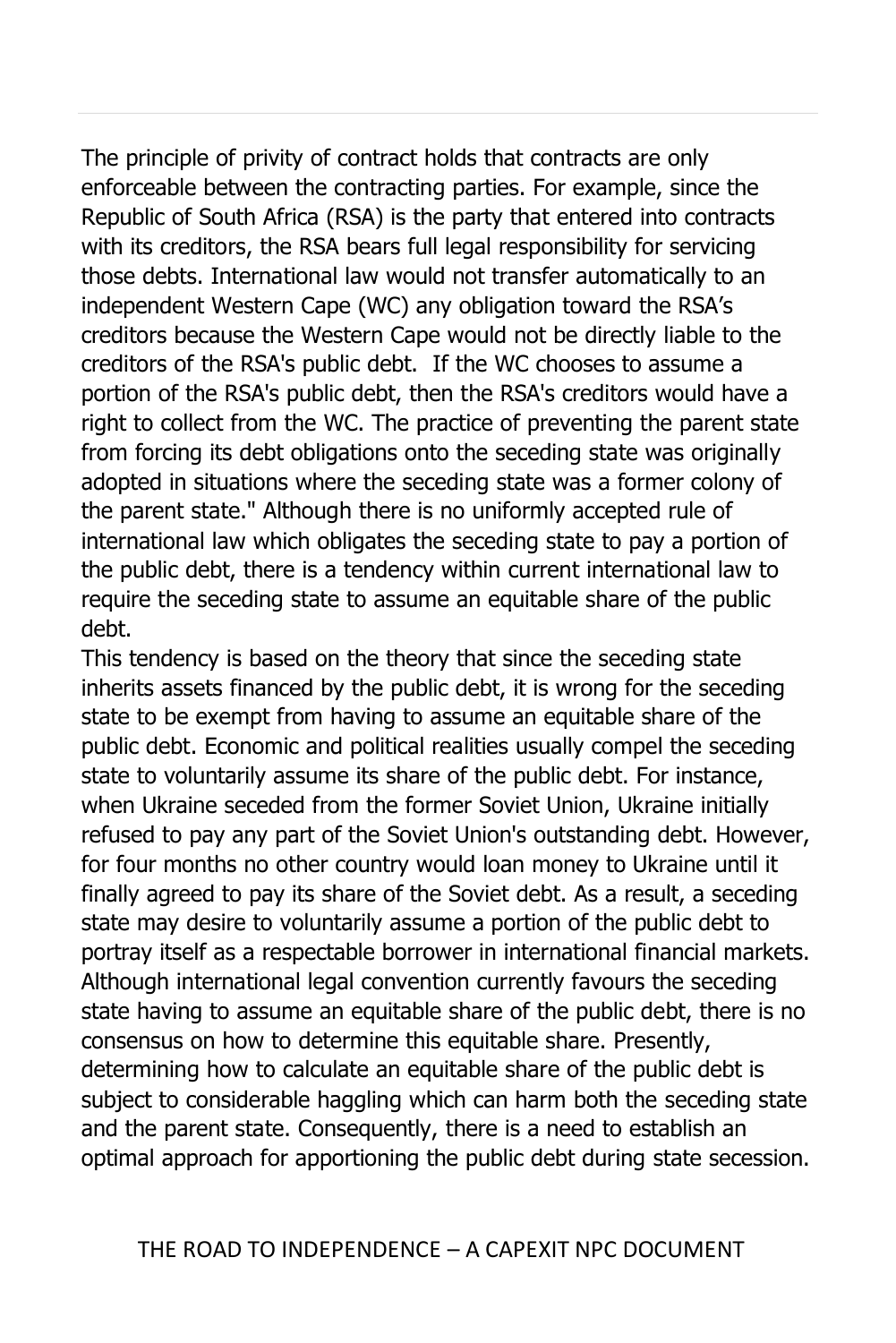# **ASSETS:**

The seceding state's right to possess all fixed assets located within its territorial borders is widely acknowledged, though it is not an established uniform criterion. All financial assets related to the seceding state's territory or to the exercise of the state's sovereignty are also under the state's legal authority. There are no rules of international law pertaining to the apportionment of fixed assets which are located outside the seceding state and the parent state's territory, such as embassies and consulates, except that these assets should be divided in an equitable manner. Following these principles, if the WC secedes from the RSA, the WC would take ownership of the RSA's fixed assets situated in the WC and the RSA's financial assets located or linked to the WC's sovereignty without compensating the RSA. The RSA would possess all fixed assets which remain within its borders and all financial assets which are under its control or not directly linked to the WC.

# **1983 VIENNA Convention on Succession of State in respect of State property, Archives & Debts.**

The Vienna Convention on Succession of States in Respect of State Property, Archives and Debts was created to codify the many general principles developed for the apportionment of public debt and assets during state secession. Although the Vienna Convention is not an authoritative source on the law of state secession, it represents the current trend in international law for the apportionment of public debt and assets during state secession.

### **DEBT:**

The Vienna Convention imposes an obligation on the seceding state to assume an equitable portion of the parent state's debt, in the absence of any agreement between the two states concerning the apportionment of debt. The Vienna Convention does not provide guidance on how to determine this equitable proportion. The Vienna Convention also fails to address whether a creditor attempting to recover money owed to it for debts contracted by the parent state would have a legal claim against the seceding state for money owed. The Vienna Convention obligates the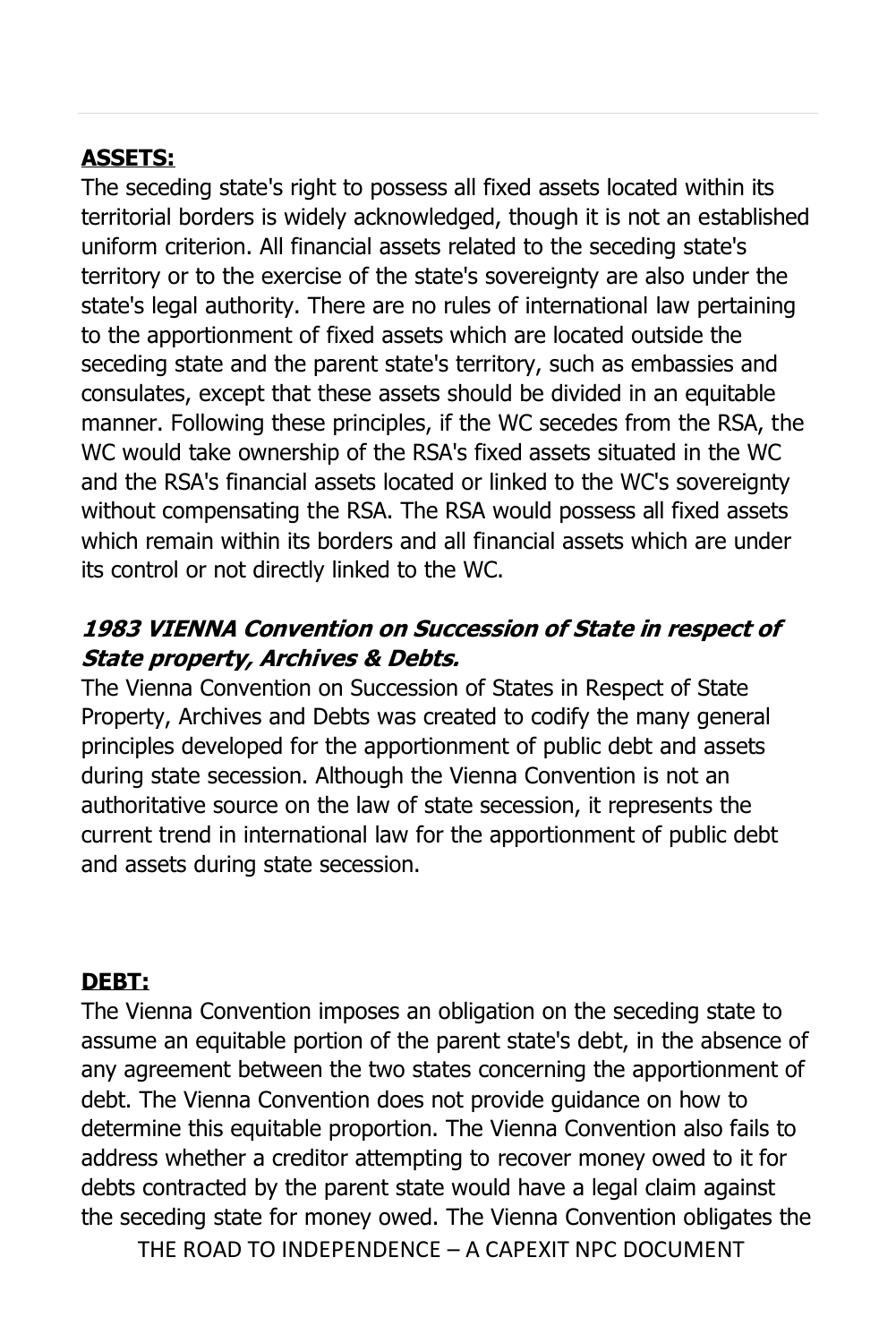seceding state to assume debts related to assets transferred to the seceding state and requires that the debt be divided in equitable proportion to the assets transferred.

### **FIXED ASSETS:**

The Vienna Convention states that all fixed assets located in the seceding state belong to the seceding state, all financial assets pertaining to or located in the territory of the seceding state belong to the seceding state, and all other financial assets pass to the seceding state in an equitable proportion. The Vienna Convention requires that state archives which are normally located in, or are directly related to, the territory of the seceding state belong to the seceding state. Furthermore, either state may have the right to receive copies of the other state's archives which are related to one's own archives, cultural heritage, or territory.

### **The GROSS DOMESTIC PRODUCT approach:**

Under the gross domestic product approach, the seceding state's percentage of the value of all goods and services produced by the parent state's economy is used to determine the seceding state's share of the public debt. The gross domestic product approach is based on the theory that the amount of debt assumed by the seceding state should be directly related to the seceding state's income. Therefore, the seceding state's share of the debt is based on the seceding state's ability to pay the debt. Accounting for the ability to pay ensures that the seceding state will not receive an unmanageable debt burden. While the gross domestic product approach protects a seceding state from being forced to assume an unrealistic debt by basing the apportionment of debt on the seceding state's ability to pay, this approach ignores how much revenue has already been contributed toward paying off the debt.

# **The HISTORICAL BENEFITS approach:**

The historical benefits approach apportions the public debt by allocating debt shares based on past benefits received. The seceding state's share of the parent state's debt is based on the net benefits received by the seceding state while a part of the parent state. The more the seceding state benefits, the greater its share of the public debt. The reasoning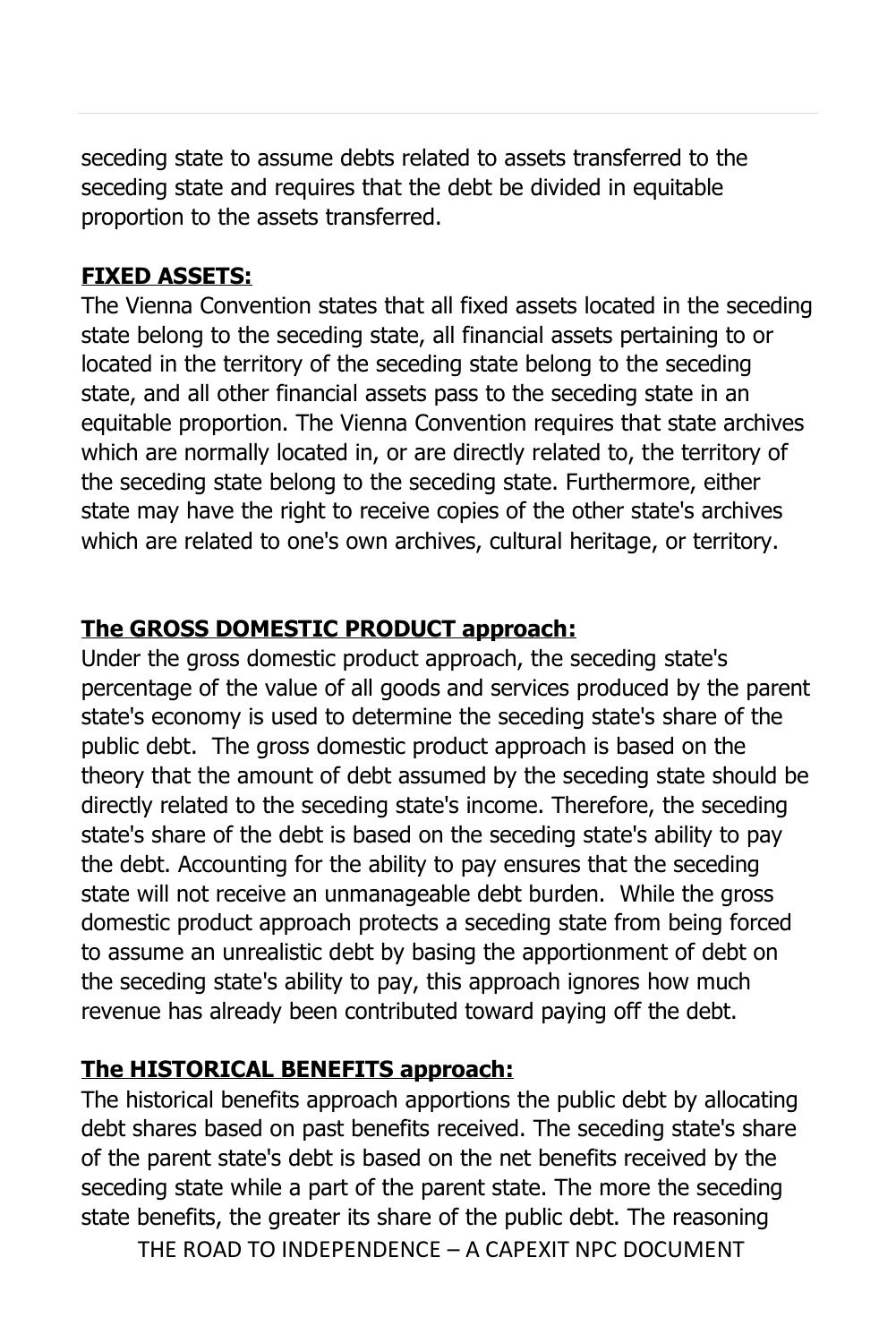behind this approach is that the seceding state should pay for the benefits it received for being a part of the parent state. The proportion of debt apportioned to the seceding state corresponds to the amount of national money spent in the seceding state. The net benefit received by the seceding state is determined from all past national spending to the seceding state and from all past national withdrawals from the seceding state. The excess of national expenditures over national revenues for the seceding state is the net benefit received from the parent state. Under the historical benefits approach, the RSA's public debt is divided according to the WC's share of net fiscal benefits.

The methodology for calculating the apportionment of debt under the historical benefits approach is flawed. Equating the excess of national expenditures over national revenues for the seceding state with the seceding state's net benefit might not prove to be an accurate representation of the benefits received by the seceding state while a part of the parent state. This method leaves out a few costs and benefits necessary for calculating the net benefit of the seceding state. Some items which benefit the entire parent state are only analysed for their benefit to the seceding state. Another factor not accounted for is the migration of people from the seceding state to the parent state and viceversa. For instance, many individuals could have received benefits through national spending in one state, then moved to another state while the original state upon secession would assume the burden of those national expenditures even though these individuals are no longer a part of its citizenry.

Migration may frustrate any attempt to divide the debt according to benefits received. It is difficult, if not impossible, to accurately calculate the seceding state's net benefit by adjusting the provincial economic account statistics on national spending and revenues to allow for regulatory policies such as agriculture price stabilization programs, import quotas, auto parts, and energy policy. The historical benefits approach favours seceding states which benefitted from regulatory policies and hurts seceding states which have received fiscal benefits. Seceding states must repay fiscal benefits but not benefits gained through regulatory policies. Another problem with the historical benefits approach is determining what period of analysis should be used for calculating the apportionment of the public debt. If there are times when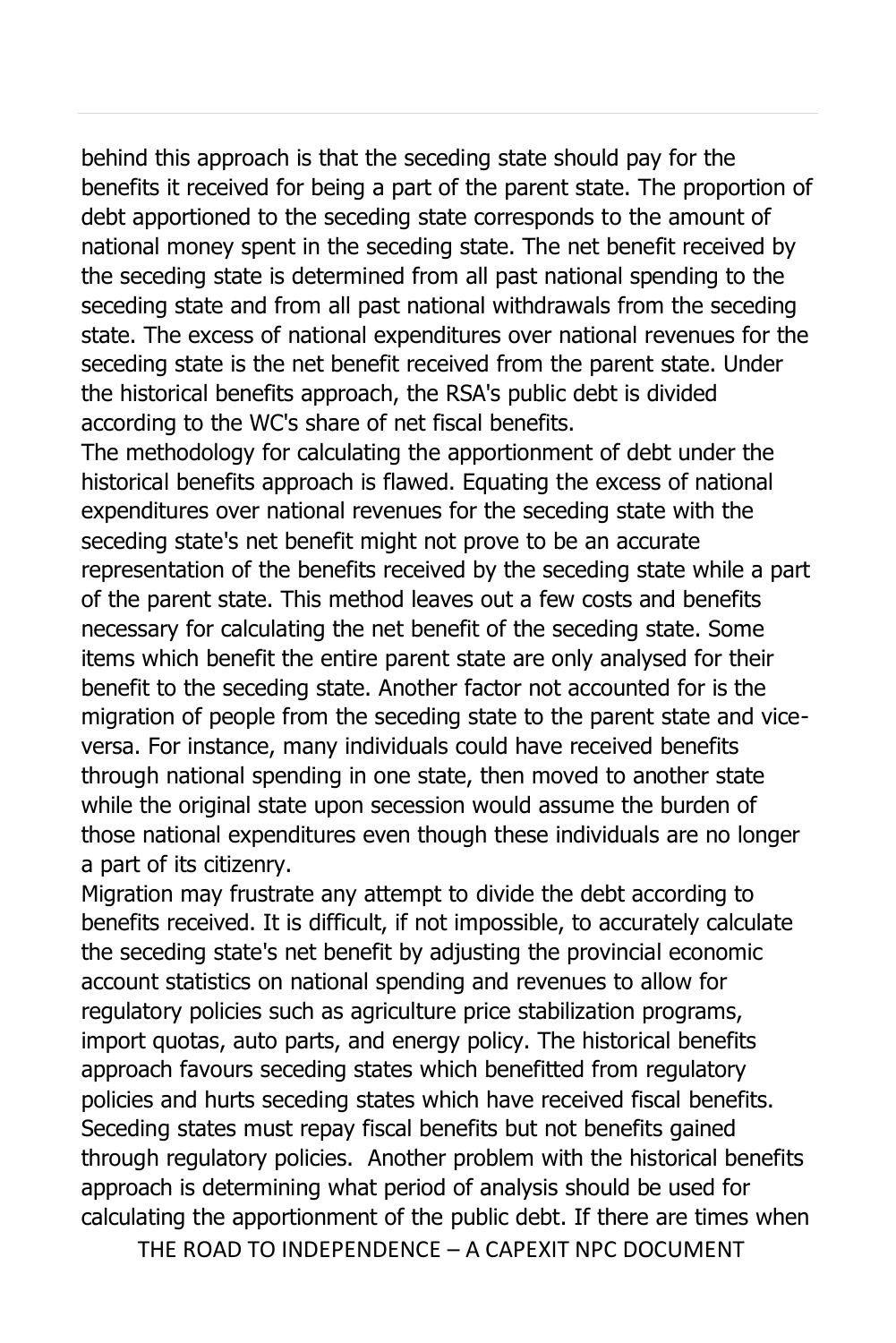an absence of statistics prevents a proper determination of the net benefit received by the seceding state for being a part of the parent state, then this method of debt apportionment should not be employed.

### **The HISTORICAL TAX SHARES approach**

The historical tax shares approach, also referred to as the Bèlanger-Campeau approach, determines the seceding state's share of the public debt in proportion to assets transferred to the seceding state. This approach bases debt apportionment on how much the seceding state benefitted from the accumulation of the parent state's public debt. This benefit is defined as the difference between past provisions of national government goods, services, and transfers to the seceding state and the seceding state's past contributions to national tax revenues. The rationale for the historical tax shares approach is that the seceding state "must assume full responsibility for obligations of the national government to its own citizens, and the seceding state's debt cannot be calculated independently of the asset side of the balance sheet. Hence, this method utilizes a balance-sheet approach by matching national assets with liabilities. All national assets are evaluated, and each asset is allocated to a portion of the debt incurred. As a result, a link is formed between the assets and debt, requiring the payment of the debt to be the same percentage as the amount of the assets received. The seceding state should assume a Rand of debt for every Rand of assets that the seceding state takes. If the amount of assets apportioned to the seceding state is greater or less than the amount of debt apportioned to the seceding state, the amount of debt actually assumed by the seceding state is raised or lowered to equalize the seceding state's share of the public debt and assets.

The historical tax shares approach is criticized for compensating for a surplus or deficit in the seceding state's share of assets by adjusting the seceding state's share of the parent state's debt. A seceding state with an asset deficiency would receive an immediate benefit through a reduction of its share of the parent state's debt, but a seceding state with a surplus of assets which might not be liquidated for years would still be obligated to assume its full share of the debt immediately. Another argument against calculating debt apportionment of the seceding state based on the seceding state's share of assets is that the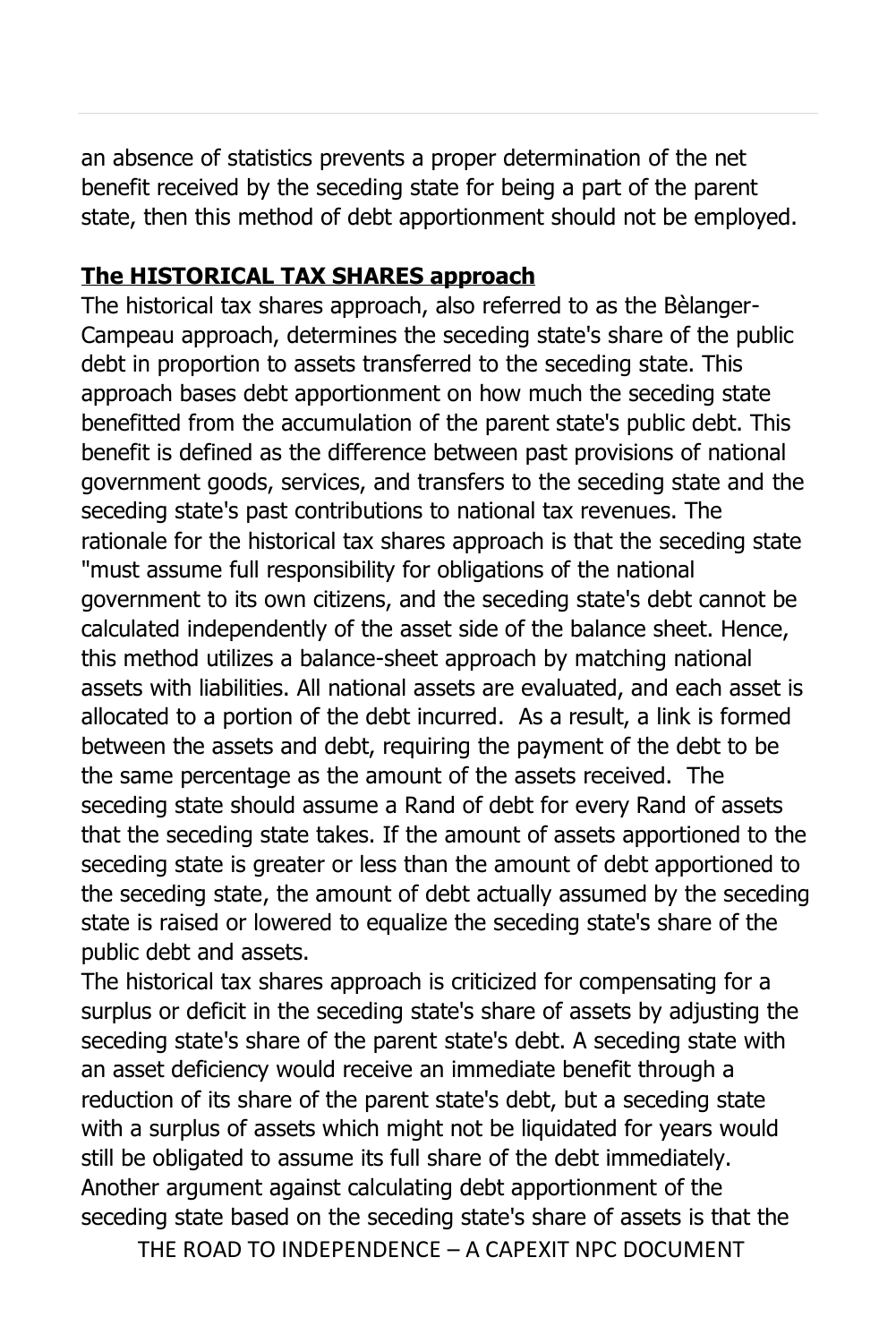parent state's national government did not incur the public debt simply to purchase assets but grew from successive years of deficit spending. The approach of distinguishing between the debt incurred to finance the acquisition of assets and the debt incurred to finance current expenditures is rejected as unnecessary because the data on which the decision to issue debt formally rests treat all expenditures as current expenditures. Also, the division of debt on future tax liabilities is problematic because this approach utilizes past tax liabilities for determining debt apportionment. Since past tax liabilities can be markedly different from future tax liabilities, the calculations can be skewed. The justification for applying a special calculation for the division of pension liabilities is rejected in favour of apportioning pension liability in exactly the same way as all other liabilities. The historical tax shares approach of apportioning pension liabilities by dividing unfunded liability of superannuation accounts according to the residence of the national employees is questionable because usually there is no correlation between the employees' place of residence and the beneficiaries of the employees.

### **The PER CAPITA approach:**

As mentioned previously, the Per Capita approach is the most acceptable alternative according to international law. This provides both the seceding state, as well as the parent state, with a fair and constructive guideline to the apportionment of assets and debt.

Under the per capita approach, the public debt is divided on a per capita basis, meaning that the percentage of the debt to be paid by the seceding state is in direct proportion to the seceding state's population.

According to StatsSA, the population in mid 2019 was as follows:

South Africa - 58 775 022 Western Cape - 6 844 272 <http://www.statssa.gov.za/publications/P0302/P03022019.pdf>

Since the WC's population is then 11.6% of the RSA's population, the WC would be obligated (only if they accept as mentioned elsewhere) to adopt 11.6% of the RSA's debt. The reasoning behind the per capita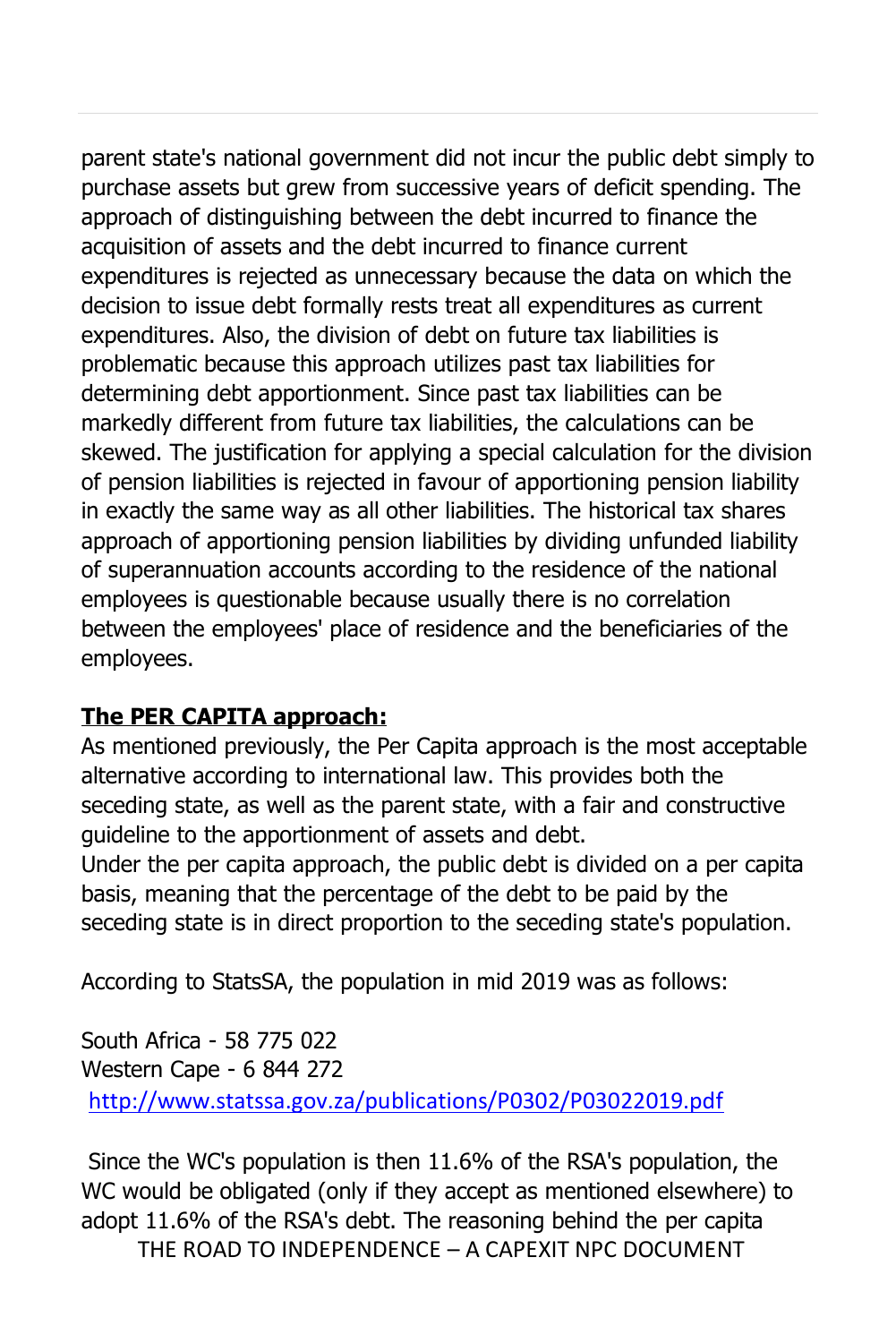approach is that each person should assume an equal share of the public debt. The RSA's public debt was accumulated by all South Africans, and the funds were spent by the RSA government to benefit the entire country. Therefore, if the WC decides to secede from the RSA, then the WC should take its fair share of the RSA's debt in equal proportion. The rationale supporting the per capita approach and the simplicity of the calculations required are the major benefits of this approach. The RSA's public debt is divided by the total population of the RSA, and then multiplied by the WC's population to determine the WC's share of the public debt.

So, based on the above, and confirming that the RSA's debt on 8 March 2020 was at R 3.735 trillion, the WC will assume 11.6% of this debt, which comes to R 433.2 billion. If one considers the fact that the WC's contribution to the national GDP in 2017 was R 632 billion, then this debt burden should be a considered option. Of course, the fiscal part of accepting debt will be favourable negotiations with the debtors not to burden the WC with unsustainable repayments.

Possible discounting of debt in favour of beneficial trade agreements with the new state may also be a possibility.

As an interesting note, the debt clock of the RSA may be viewed at this link:

### <https://commodity.com/debt-clock/southafrica/>

This calculation is based on the simple concept of equity. The per capita approach is straight-forward and easily understood, and thus the average citizen is likely to accept this basis for apportioning the public debt.

### **APPORTIONMENT OF ASSETS**

Two of the same approaches that could be employed in the apportionment of debt may also be utilized in the apportionment of assets between the seceding state and the parent state. They are the historical tax shares approach, which apportions assets through historical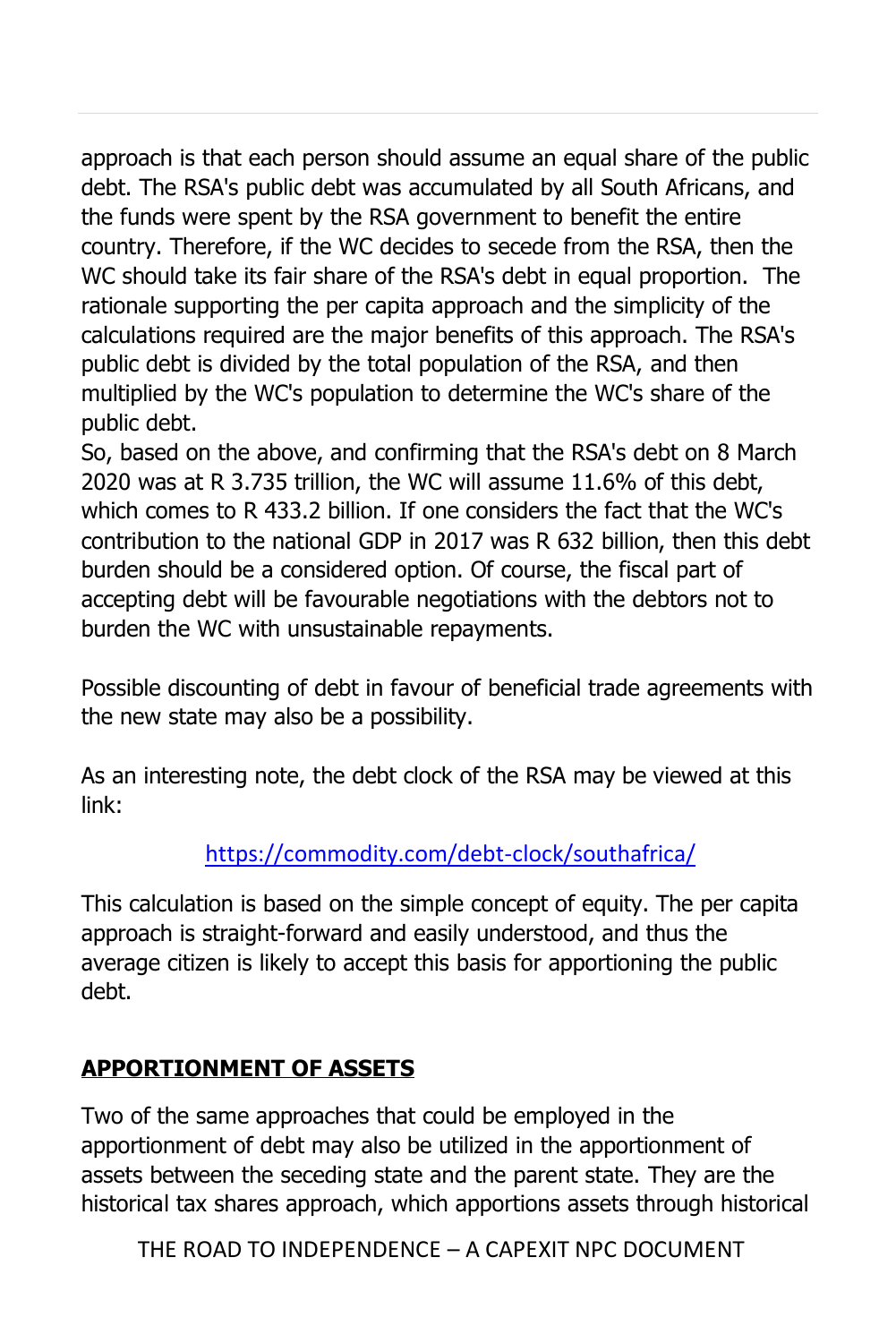shares of national tax revenues, and the per capita approach of dividing assets based on the proportional population size of each state. The international concept of territorial sovereignty which involves state possession of public assets physically located within its territory may also be employed for the apportionment of assets. The gross domestic product approach and the historical benefits approach are not used for asset apportionment; instead both approaches rely on the per capita approach for asset apportionment. The gross domestic product approach is not appropriate for asset apportionment because it would penalize poorer seceding states by apportioning an insufficient amount of assets to function as an independent state. The historical benefits approach is rejected for asset apportionment because seceding states that had net contributions to the national government would not receive any assets under this approach. Determining a fair apportionment of public assets and the liabilities associated with these assets requires the appraisal of all public assets and liabilities. Depending upon which approach is used for valuing public assets, the determination of each asset's value can vary widely. The historical tax shares approach combines the valuation of assets with the apportionment of assets by netting various assets and liabilities against each other. Under the per capita approach, the appraisal of the current value of all public assets and liabilities is completed before the apportionment of assets is commenced. Under the location approach of territorial sovereignty, no valuation of assets occurs because assets are divided based on their physical location. Along with the determination of the material worth of some assets, the diversity of public assets also complicates the establishment of a fair and equitable standard for the valuation and distribution of assets. There are two major types of public assets: financial assets and fixed assets. There are also some assets which require special treatment such as nationally owned companies. The apportionment and valuation of each type of asset is analysed separately.

### **FINANCIAL ASSETS:**

Financial assets are movables which include gold and foreign currency; receivables, especially from taxes owed; loans, held by national lending agencies; and liquid holdings, such as cash, transportation equipment, and works of art, artefacts, books, and furniture. The valuation of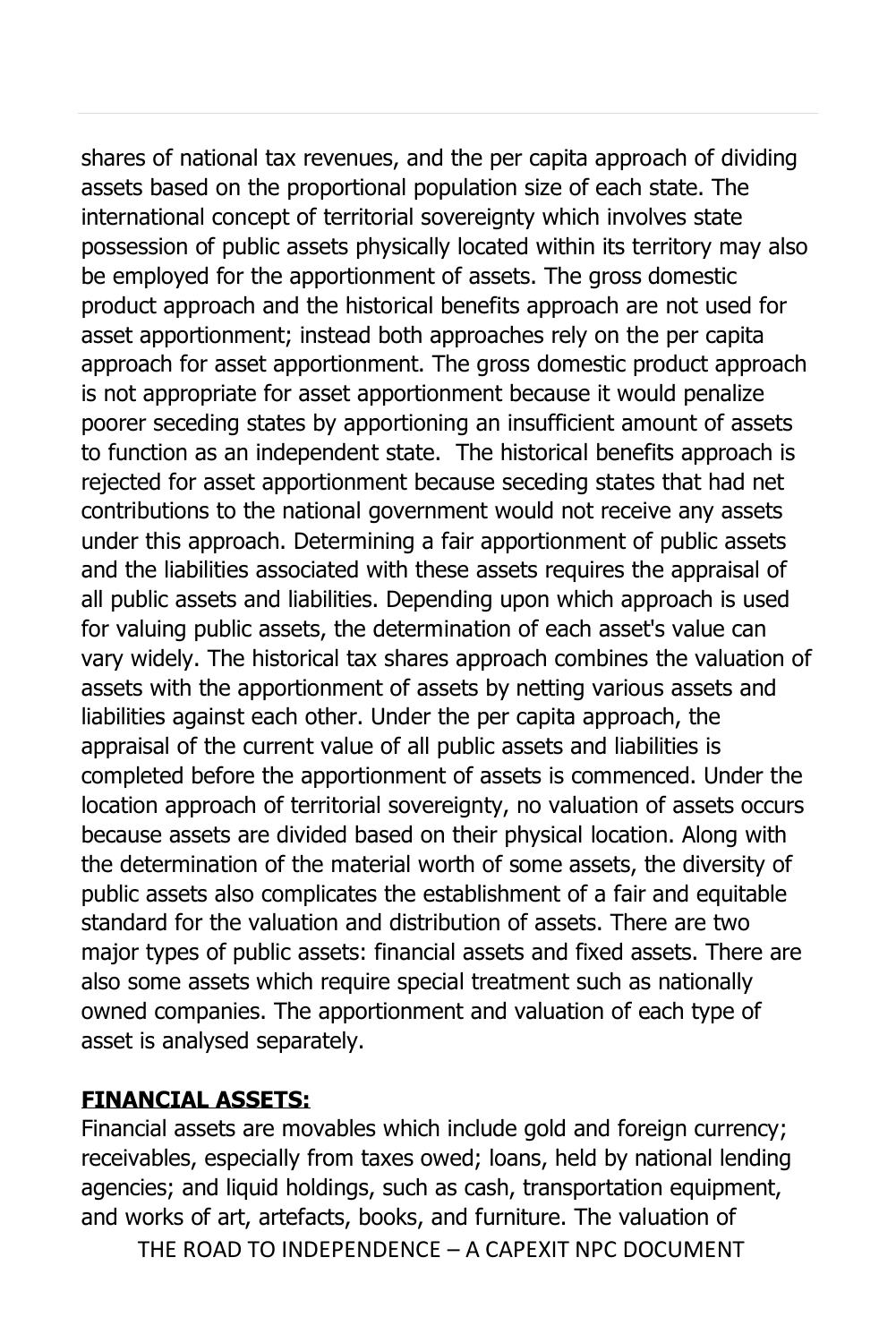financial assets is easily determined through the resale value of these marketable assets. As a result, under the per capita approach, apportioning most financial assets before or after liquidation is not problematic.

However, loans present a problem for the per capita approach because they are affixed to specific corporations or residents. The location approach apportions assets based on their physical location, thus, loans could be apportioned by the location of the corporation or the person receiving the loan. Under the location approach, if assets are physically located outside the seceding state and the parent state, these assets are apportioned to the state which subsidizes these assets. Originally, for the apportionment of assets, the historical tax shares approach allowed the seceding state to acquire all the financial assets which the seceding state found attractive, but due to the subjectiveness implicit in this method of apportionment, a modified version was established. Under the modified historical tax shares approach, financial assets are apportioned according to the seceding state's average historical tax contribution.

### **FIXED ASSETS:**

Fixed assets are immovable's which include nationally owned buildings, airports, shipping ports and the surrounding land, small-craft harbours, bridges, highways, railways, national parks, and specialized equipment. Estimating fixed assets is problematic, and there is no consensus on how to value these assets. Fixed assets could be evaluated based on current market values, replacement costs, or historical costs. An acceptable method for determining the value of fixed assets is necessary. For valuation purposes, it is desirable to evaluate fixed assets in groups distinguished by their expected economic return. Income producing assets should be appraised in the same manner as marketable financial assets, which entails establishing the current market value or the resale value of the assets. These assets include airports, housing, commercial buildings, some bridges, agricultural property, and museums and other nationally owned buildings. The market value of assets, such as highways and some bridges, that have quantifiable expenses, but unquantifiable economic benefits cannot be properly estimated. Since these assets generate an economic benefit but carry financial obligations, they should be *given a market value of zero*. Likewise, assets which do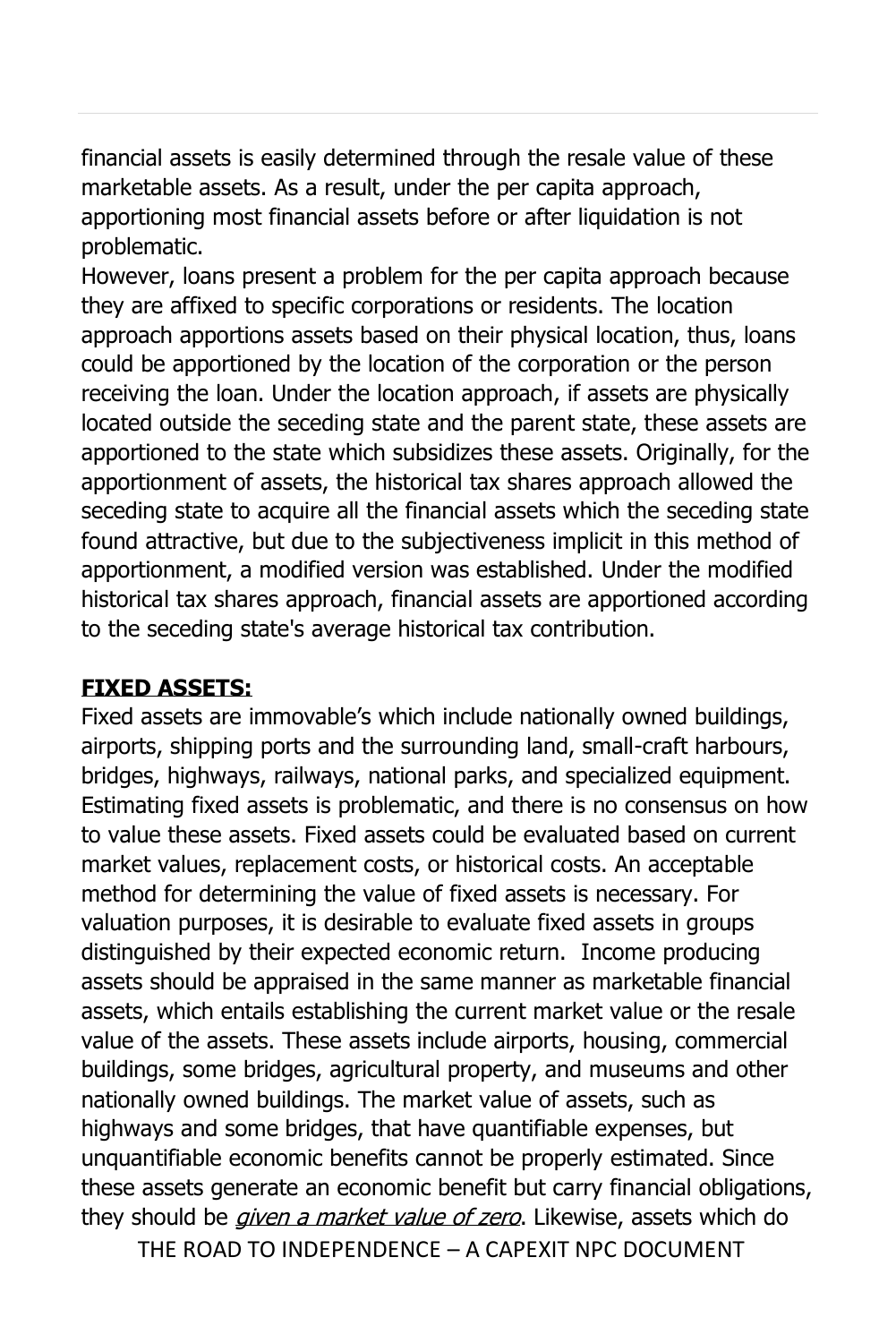not provide an economic benefit but require little or no maintenance, for example, some historical sites, monuments, bridges, recreational canals, and marine facilities, *should be valued at zero*. After valuing the fixed assets, the location approach apportions these assets to the state in which these assets are situated. It is difficult, if not impossible, for fixed assets located in one state to be controlled by the other state. It is unlikely that the apportionment of fixed assets based on the assets' location would equal the share calculated under the per capita approach. Thus, some balance must be achieved to establish an equitable apportionment of all assets combined. For instance, if there is a verifiable disparity between the fixed assets apportioned to the two states, the amount of that disparity may be corrected by altering the apportionment of financial assets until the disparity in fixed assets apportioned is counterbalanced by the apportionment of financial assets. The historical tax shares approach also apportions fixed assets based on the assets' location. This approach estimates the value of fixed assets and determines each state's share of assets according to the property tax payments made by the national government, or to national grants received in lieu of taxes. Fixed assets are valued on the basis of replacement costs, but this approach makes rough modifications to the acquired data derived for different purposes. This approach neglects some assets not represented in this "grants-in-lieu calculation," for example, bridges, highways, airport runways, monuments, small craft harbours, dams, national parks, and specialized equipment.

### **NATIONALLY OWNED COMPANIES:**

Nationally owned companies could be treated like fixed assets or financial assets because they hold both movable and immovable assets. Whether the company should be treated as a fixed asset or a financial asset for the purpose of asset apportionment will depend on the particular company. The location approach is employed for the apportionment of national companies treated as fixed assets. All companies whose assets are located completely within one state belong to that state. Some companies owning assets in both the seceding state and the parent state are treated as fixed assets, and apportioned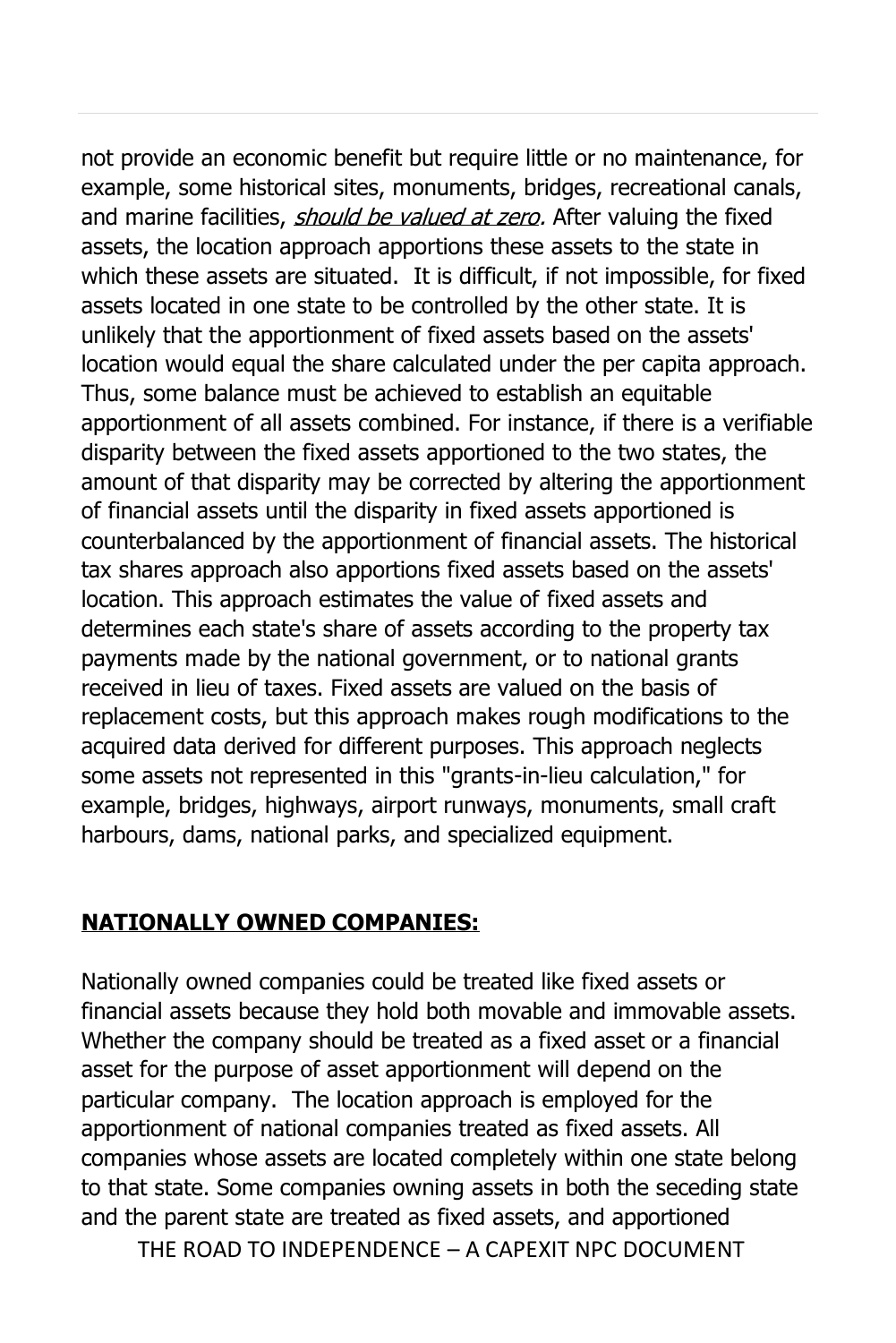according to the location approach, while other companies are viewed as financial assets and apportioned by the per capita or historical tax shares approach. Other companies such as, but not only, SAA, National Railway and The SA Post Office which have common infrastructural services, and hence cannot be fragmented, are apportioned as financial assets. The apportionment of each of these company's assets is determined by the distribution of the ownership shares of each company to achieve equality among assets without harming the production of the company. These shares in the capital of each company can be distributed on a per capita basis or in proportion to the value of the assets situated in each state. Originally, the historical tax shares approach allowed the seceding state to choose whichever companies the seceding state found attractive, but due to the subjectiveness implicit in this method of apportionment a modified version was established. Under the modified historical tax shares approach, nationally owned companies are apportioned according to the seceding state's average historical tax contribution.

### **CONCLUSION**

International law does not require the seceding state to assume any portion of the parent state's public debt.' On the other hand, ever since Belgium seceded from the Netherlands, it has been accepted that the public debt should be divided between the seceding state and the parent state in an equitable proportion.' A standard approach for public debt apportionment during state secessions should be adopted. The per capita basis should be the standard approach used for equally apportioning the debt between a seceding state and the parent state. The per capita approach uses a very manageable type of calculation based on easily retrievable and objective figures. Verification of this approach's utility is provided by Slovakia's secession from the Czech and Slovak Federal Republic, where the per capita approach was employed to apportion the debt between Slovakia and the Czech Republic. Territorial sovereignty which is an accepted principle of customary international law allows for the location of public assets to dictate the apportionment of these assets. Thus, the standard utilization of the location approach for the apportionment of fixed assets or financial assets linked to a specific area is substantiated by current, customary international law. All financial assets not tied to a specific area should be equally apportioned between